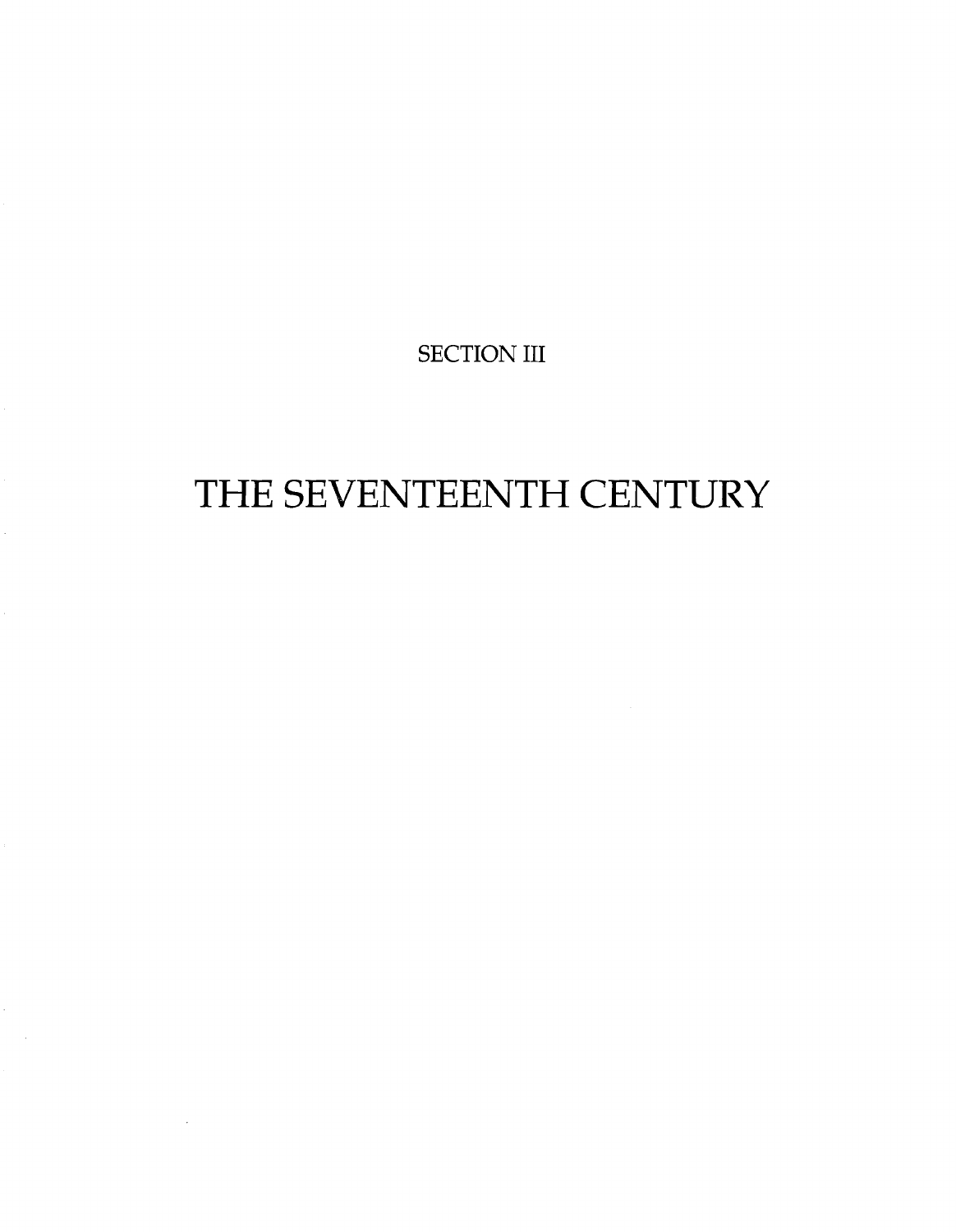$\label{eq:2.1} \frac{1}{\sqrt{2}}\left(\frac{1}{\sqrt{2}}\right)^{2} \left(\frac{1}{\sqrt{2}}\right)^{2} \left(\frac{1}{\sqrt{2}}\right)^{2} \left(\frac{1}{\sqrt{2}}\right)^{2} \left(\frac{1}{\sqrt{2}}\right)^{2} \left(\frac{1}{\sqrt{2}}\right)^{2} \left(\frac{1}{\sqrt{2}}\right)^{2} \left(\frac{1}{\sqrt{2}}\right)^{2} \left(\frac{1}{\sqrt{2}}\right)^{2} \left(\frac{1}{\sqrt{2}}\right)^{2} \left(\frac{1}{\sqrt{2}}\right)^{2} \left(\$ 

 $\label{eq:2.1} \frac{1}{\sqrt{2}}\int_{\mathbb{R}^3}\frac{1}{\sqrt{2}}\left(\frac{1}{\sqrt{2}}\right)^2\frac{1}{\sqrt{2}}\left(\frac{1}{\sqrt{2}}\right)^2\frac{1}{\sqrt{2}}\left(\frac{1}{\sqrt{2}}\right)^2\frac{1}{\sqrt{2}}\left(\frac{1}{\sqrt{2}}\right)^2.$ 

 $\label{eq:2.1} \frac{1}{2} \sum_{i=1}^n \frac{1}{2} \sum_{j=1}^n \frac{1}{2} \sum_{j=1}^n \frac{1}{2} \sum_{j=1}^n \frac{1}{2} \sum_{j=1}^n \frac{1}{2} \sum_{j=1}^n \frac{1}{2} \sum_{j=1}^n \frac{1}{2} \sum_{j=1}^n \frac{1}{2} \sum_{j=1}^n \frac{1}{2} \sum_{j=1}^n \frac{1}{2} \sum_{j=1}^n \frac{1}{2} \sum_{j=1}^n \frac{1}{2} \sum_{j=1}^n \frac{$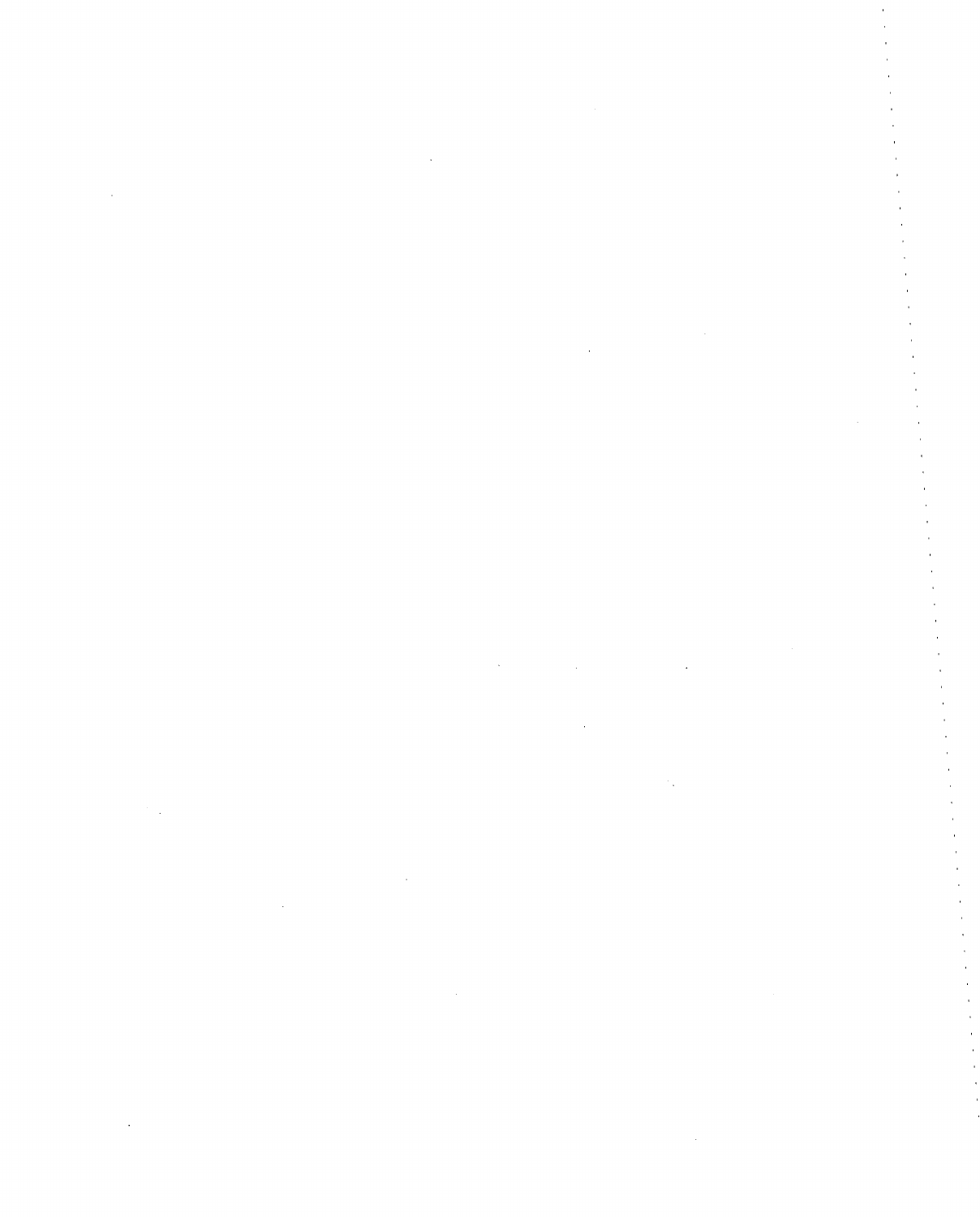# **THE MAKING OF AN ORIENTAL DESPOT: LOUIS XIV AND THE SIAMESE EMBASSY OF 1686**

### **RONALD S. LOVE**

### UNIVERSITY OF SASKATCHEWAN

"The king of Siam knows very well how to estimate the power and qualities of the sovereigns who send their ambassadors to him," wrote Father Nicolas Gervaise in 1688:

He receives the envoys of the emperor of China, of the Great Mogul and the Grand Sophy with much more pomp and ceremony than those of neighbouring rulers. As these latter are almost all tributaries of his crown ... inferior to him in wealth and power, he makes sure that they are made aware of the difference between [him] and their own masters ...

But, continued Gervaise, "it is quite otherwise with the ambassadors of emperors and kings who are his equals:"

As soon as word is received of their entry into the country, several state *balons* [i.e., royal barges] are sent to receive them. They bring their letters of credence to the palace themselves and give them to the *barcalon* [or *Phra 'klang,* minister of trade and foreign affairs] in the king's presence to be handed to his Majesty. The roads along their way are lined with armed men and richly caparisoned elephants, while mandarins in great numbers dressed in their finest clothes ... accompany them to the audience. The king receives them in his palace and entertains them there magnificently. He never allows them to depart without having made them presents rich enough to give them an exalted idea of his greatness and magnificence.<sup>1</sup>

Such was the nature of Siamese diplomacy and protocol in the late seventeenth century, a protocol based upon ancient traditions of dominant powers and client kingdoms in a pattern that prevailed throughout the Far East. How different was the practice in Europe, where the concept of equal sovereign states was taking root and the notion of the balance of power-though

not accepted fully until the eighteenth century-was developing. Separately, the two systems worked well within their own environments, where expectations were the same and old habits of procedure were accepted. But when they came into direct contact with each other, as they did increasingly in the seventeenth century because of expanding European interests in the Far East, problems arose on both sides in trying to bridge the cultural gap that divided them. Indeed, as one modern historian of this question observes, foreign relations between Asia and Europe in this period especially must be seen "as contacts on various levels between many features of two cultures, two political and social systems ... "2 Hence the interest of contemporary Europeans such as Gervaise in Asian protocol,<sup>3</sup> for it was precisely in matters of diplomatic form that Asians and Europeans found their way toward an understanding of each other.

At no time was this interest expressed more extravagantly than in the lavish audience arranged at Versailles on 1 September 1686 by Louis XIV to welcome the three ambassadors of Phra Narai, king of Siam (1658-1688), the "ruler of heaven and earth." Held in the newly finished Hall of Mirrors, it was the most spectacular reception the Sun King ever granted to an embassy during his long reign. But what made it unique, apart from the obvious fact that receiving envoys from an Asian prince was almost without precedent in European diplomatic experience, was the close attention Louis and his protocol officers paid to copying as nearly as possible the outward forms of Siamese court ceremonial. For their purpose was to present the French monarch not as a European prince constrained by fundamental laws and the privileges of corporate bodies, but as an omnipotent Asian despot, equal to Phra Narai in power, wealth, remoteness from his subjects and even personal divinity, to give the Siamese ambassadors "an exalted idea of [Louis's] greatness and magnificence" according to eastern expectations. At the same time, however, intentionally or not the French king also impressed his own courtiers-who were conditioned to such symbolism-with a theatrical display of royal absolutism that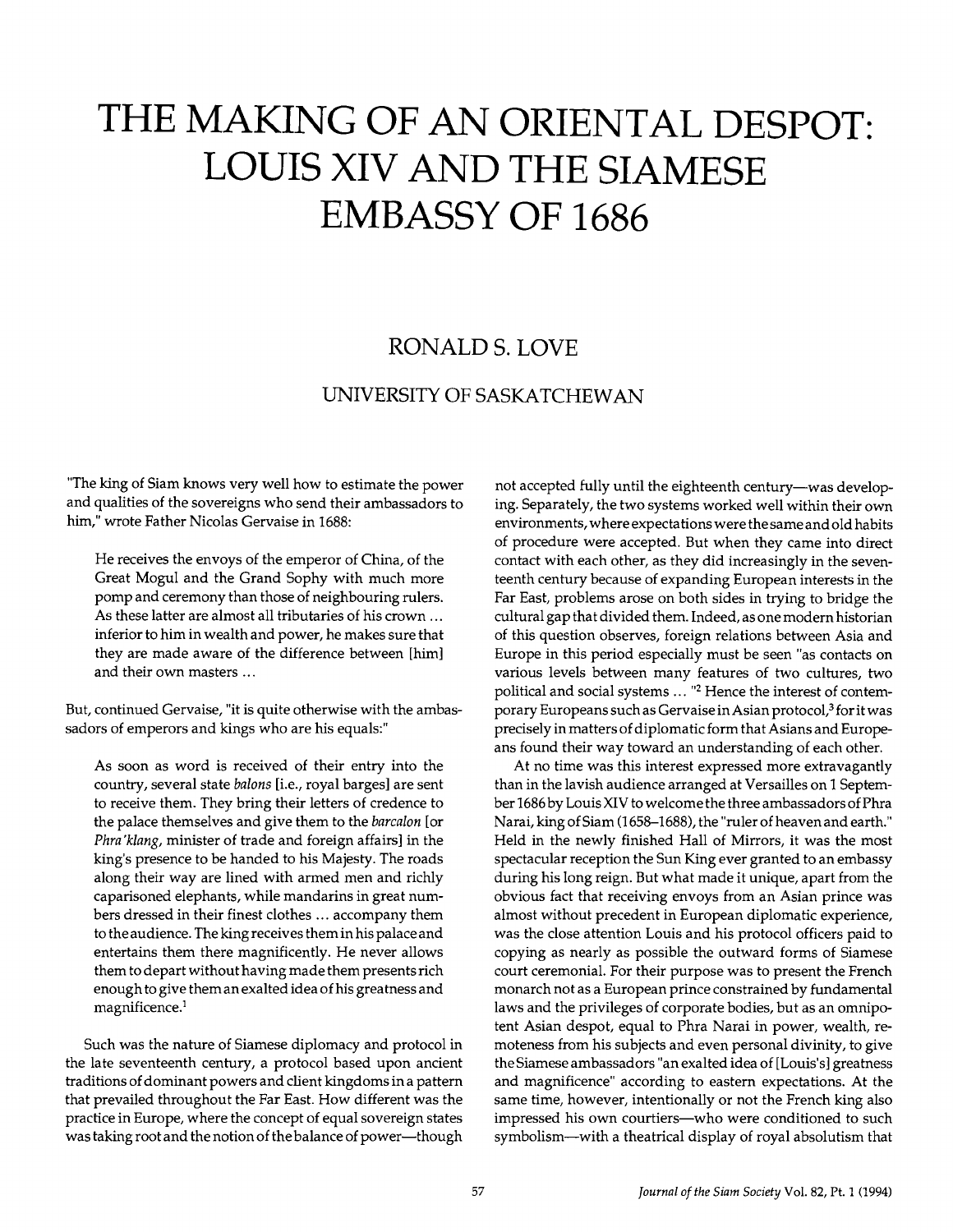went so far beyond European precepts that some, such as the marquis d'Argenson, would allude to it when criticizing Louis after his death for having "raised his court on a foundation of Asiatic luxury which he could not sustain."4

#### **INITIAL CONTACTS**

Ever since 1664 when Jean-Baptiste Colbert chartered the *Compagnie des Indes Orientales* with royal backing, the Bourbon Crown had been seeking ways to establish France as a great commercial, political and military power in the Far East, in direct challenge to Dutch hegemony. But when early initiatives in Madagascar and the Indian Ocean failed miserably over the next two decades to achieve results, French attention shifted to the strategic kingdom of Siam. There, Phra Narai-who was eager to make his realm known and recognized abroad<sup>5</sup>already had taken some tentative steps toward opening diplomatic relations with the Sun King, whose reputation (it was claimed) was "esteemed throughout the world and, even in the Indies, feared by those who would lord it over other rulers. "6 Meantime, French policy had received a further incentive in the form of assurances from the Apostolic fathers of the *Missions Etrangeres* (active in Siam since 1662) that the Asian monarch was ready to convert to Christianity, having misinterpretedor perhaps misrepresented-his benevolence toward them as a sign of his desire to embrace their faith.

Encouraged by these prospects for success, Louis *XN* sent the first of two French embassies to Southeast Asia in March 1685. Led by the pious chevalier de Chaumont (who was described by his more colorful coadjutor, the abbé de Choisy, as being "more of a missionary" than the six Jesuits who sailed with him),<sup>7</sup> it failed to achieve its primary goal of converting Phra Narai as anticipated, though two treaties were signed in December giving extensive privileges to the *Compagnie des Indes Orientales* and protection to native converts to Catholicism. Otherwise, much of the significance of this embassy lay in the fact that the chevalier and other members of his entourage provided the French Crown with its first full descriptions of Siamese court ceremonial. $8$  It was these accounts, combined with verbal reports and other written memoranda, that were then used by Louis and his advisers to plan the audience held in September 1686 for Phra Narai's ambassadors, who had returned with Chaumont to France.

Hitherto, the only substantial narrations of Siamese protocol available at Versailles had been written in 1673 by François Pallu, bishop of Héliopolis,<sup>9</sup> who had presented letters from Louis XIV and Pope Clement IX to the Asian monarch, thanking him for his generous treatment of the French priests in Siam.<sup>10</sup> In a relation to his superiors in Paris, $11$  as well as in separate dispatches to the Sun King and Colbert,<sup>12</sup> Pallu had told how the two missives had been received "with all the esteem of which this court is capable,"13 describing in some detail the elaborate etiquette of his audience with Phra Narai. He also had noted the changes in ceremonial that he and his fellow prelate, the bishop of Bérythe,<sup>14</sup> had secured after four months of heated negotiation on the arrogant claim that certain Siamese customs-such as the compulsory act of the krap,<sup>15</sup> or prostration with the triple salutation of the *wai*16 before the king "from which even ambassadors are not exempt"—were deprecating to "the honour of the [Christian] religion, the dignity of their persons, and the reputation of France ... "17 Doubtless, Pallu confirmed these accounts of his experiences in Siam when, after a series of misadventures, he returned briefly to Europe three years later.<sup>18</sup>

It appears, however, that the bishop's descriptions of Siamese protocol went largely unnoticed at Versailles,<sup>19</sup> if for no other reason than relations between the two kingdoms were still very tentative. But this began to change in late 1680 when news arrived that Phra Narai had sent an embassy to France aboard the East India Company vessel *Soleil d 'Orient* ,20 inspired (it was said) by reports of Louis XIV's recent victories over the Dutch to conclude an alliance of perpetual friendship with his fellow monarch whom, he reportedly declared, "deserves to be king over all the kings of Europe."<sup>21</sup> In order to prepare the French court to receive the Siamese ambassadors with appropriate courtesy, their chaperon, Father Gayme of the *Missions Etrangeres,*  wrote ahead to explain some finer points of Asian etiquette, adding that the three envoys would salute the king *à la mode de Siam.22* About the same time, Andre Deslandes-Bourreau of the *Compagnie des Indes Orientales* (who had been posted briefly to Siam in 1682)<sup>23</sup> and Mgr. Pallu (who had returned to that kingdom the same year, bearing a second missive from Louis XIV to Phra Narai)24 forwarded some additional details, noting, for example, that the presentation of gifts was an essential feature of Asian embassies, though it was not the practice in Europe.<sup>25</sup> Yet, ignorance of Siam and its culture—let alone its ceremonial-was still so rife at the French court at this date that the geographer Claude de l'Isle felt compelled to write a relation of the kingdom, which he based upon every published source he could find.26 But his efforts were rendered ineffectual when the Siamese embassy failed to arrive, having perished in a storm off the coast of Madagascar.<sup>27</sup>

#### **THE SECOND SIAMESE MISSION**

Unlike Pallu's reports of 1673, however, it appears that the dispatches he, Deslandes-Bourreau and the ill-fated Father Gayme had forwarded to France between 1680 and 1682 had been read carefully at Versailles. 28 For in March 1684, when two Siamese mandarins<sup>29</sup> arrived almost unexpectedly at Calais to enquire into the fate of their missing countrymen and to request that French envoys be sent to Siam with powers to negotiate a treaty of trade and alliance,<sup>30</sup> the recommendations of the three men were followed to the letter. Immediately, the marquis de Seignelay-who had succeeded his late father Colbert (d. 1683) as minister of the Marine with particular responsibility for this matter<sup>31</sup>—dispatched a *maître d'hôtel* to receive the mandarins with full honors and to conduct them to Paris, where they were lodged and feted lavishly.<sup>32</sup> As for their expenses, all of these were paid for by the French Crown in accordance with royal custom in Siam.<sup>33</sup> Furthermore, that Seignelay was aware of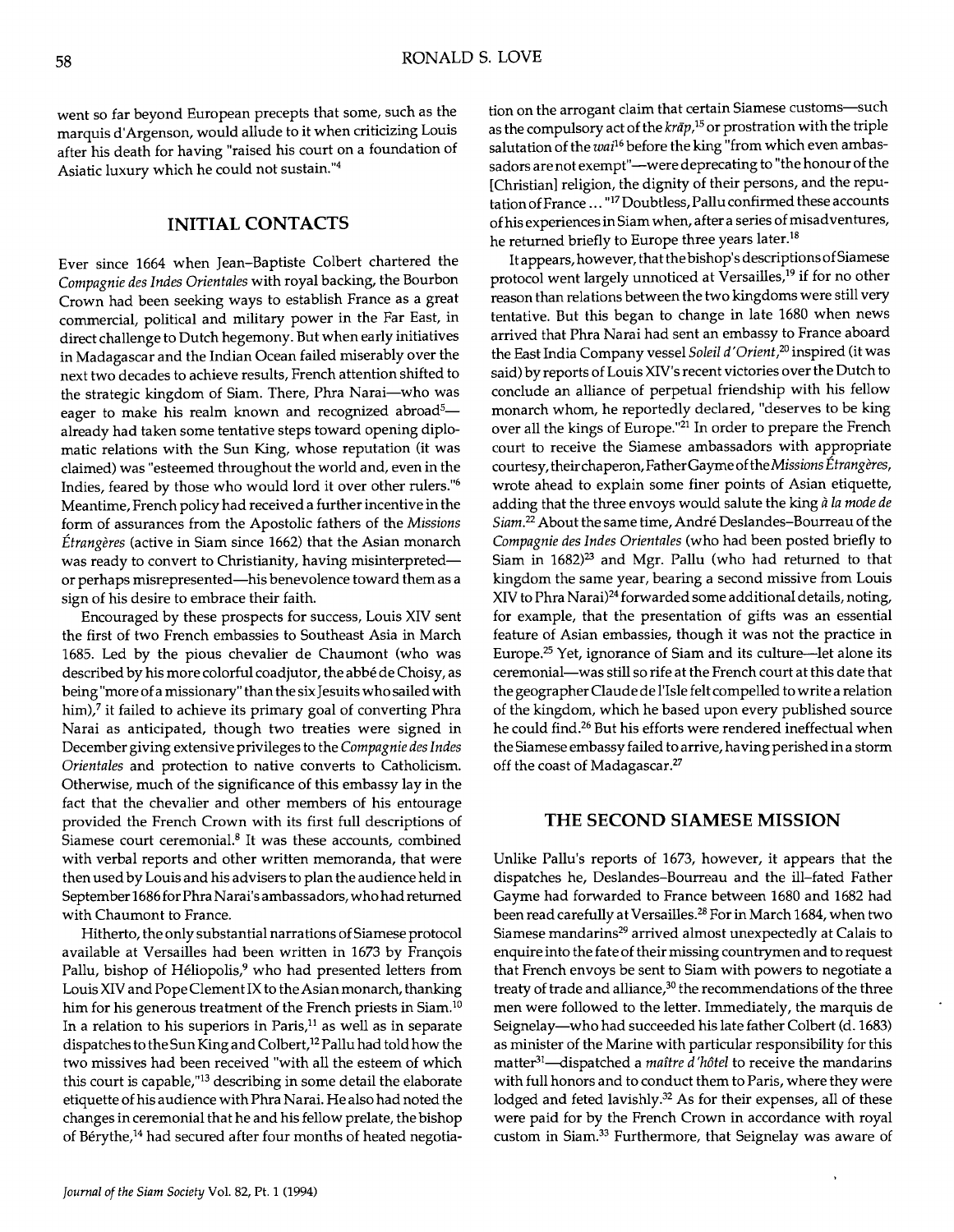individual details of Siamese protocol, such as the act of prostration, is evident from the preparations ordered for his own reception of the Asian envoys on the morning of 27 October. Specifically, a large Turkish rug was spread on the floor of his cabinet, on which they performed their salutations.<sup>34</sup> Although Mgr. Pallu had reported sitting on just such a carpet during his audiences with Phra Narai in 1673 and 1682, it is far more likely that the marquis had been advised of this practice by Father Bénigne Vachet,<sup>35</sup> who had accompanied the mandarins to France at the request of the king of Siam not only as their interpreter, but also as his special messenger.<sup>36</sup>

Yet, in spite of these efforts to emulate some of the mechanics of Asian diplomacy, it is clear from subsequent events that the French court lacked sufficient background to comprehend the deep cultural implications of Siamese protocol for the unparalleled position of Asian despotism, or its subtle reflection of social divisions. As a result, misunderstandings developed almost immediately between the visiting envoys and their European hosts. The mandarins were shocked, for example, by the apparent lack of reverence shown to Louis XIV, whom they first met informally in the Hall of Mirrors on the afternoon of 27 October.37 Recalled Father Vachet:

Our Siamese, who were accustomed to the profound respect and great silence that one keeps in the presence of their king, were extraordinarily surprised to hear a confused murmuring [from the attendant crowd of courtiers], and to see how everyone pushed forward to draw nearer to the person of the prince; some in front, others behind, but the majority at his sides ... 38

This cannot have left a good impression on the two envoys, whose own monarch was so revered by his subjects that, on the rare occasions he showed himself in public, they were not permitted even to look at him,<sup>39</sup> let alone pronounce his name.<sup>40</sup> But if the mandarins were surprised by this bewildering display of royal familiarity so contrary to Siamese custom, Louis XIV found himself equally perplexed when they prostrated themselves before him "in the manner I have seen them do before the king of Siam," wrote Father Vachet.<sup>41</sup> Asking if they would like to stand up, the astonished monarch had to be told by the French priest-with whom he had had one or two lengthy interviews already about Siam, though it appears the subject of the *krap* never arose--that the mandarins would remain prone before him so long as they were in his presence.<sup>42</sup>

Nor did their understanding of each other improve with time. For example, when the Siamese were taken to a command performance of the opera *Roland* a few days later, a fiasco developed over their seating. While the two envoys "did not know that the chairs on the lower level [reserved for them by special order of Louis XIV, just opposite his own] were more noble and convenient" by European standards,<sup>43</sup> the French were equally ignorant that according to Siamese social organization, differences in rank between individuals were reinforced by a corresponding spatial separation both in height and distance.44 Hence, to them "the highest place is so far the most

honourable" because of the cultural significance of keeping the top of one's head-where the *khwan* (i.e., "spirit essence" or, loosely, the soul) resided-higher than that of one's social inferiors.45 Consequently, when the two Asians tried to place themselves further up the bleachers "so that no one could sit over their head," their French attendants misunderstood their intention and attempted to re-seat them in accordance with the king's express commands. The result was an unfortunate *faux pas.* Thinking themselves gravely offended, the mandarins stormed out of the theater before Louis could arrive to begin the opera, declining ever again to expose themselves to such treatment "despite all the remonstrances, advice and threats that [Father Vachet] made them."46 Infuriated by the incident, the French king vowed to punish those responsible for it, while his brother the duc d'Orléans and the exasperated Vachet discussed ways of avoiding such embarrassments in future.47 But soon afterward, the French felt insulted in their turn when the two Asians refused to genuflect at the elevation of the host during a mass celebrated for the opening of the *parlement* of Paris,<sup>48</sup> because it did not fit their cultural patterns.

Perhaps the major contributor to this problem of mutual misunderstanding was the simple fact that the mandarins lacked ambassadorial status, being mere *officiers* of the *maison du Roi de Siam49* who carried no letters to Louis XIV from Phra Narai, because the latter thought it inappropriate to send a new embassy to France until the fate of the first one had been discovered.<sup>50</sup> As a result, the deeper implications of Siamese protocol never were addressed at Versailles, where little real effort was made to accommodate the cultural expectations of the two envoys beyond certain superficialities and *ad hoc* measures; for without official standing they were not entitled to the kind of consideration ambassadors of foreign monarchs generally received. Furthermore, because the mandarins were as ignorant of the language and customs of France as the French were of almost anything Siamese,<sup>51</sup> it was very difficult for either party to overcome the ill-effects of their culture shock.52 Nor did it help matters that Father Vachet-who had been given "such great authority over [the two envoys] that ... [if] they gave [the priest] any cause to complain, [Phra Narai] would take their life on their return to Asia<sup>"53</sup>—treated his wards with scant regard, even handling the official business of the mission without their participation. 54 Thus reduced to mere objects of curiosity to the French court, where "novelty ... rendered them interesting,"55 the two men increasingly avoided their hosts, whose every misstep of protocol they viewed as a personal affront. Meanwhile, the French-including Vachet--dismissed their guests' behavior as mere "boorishness," the result of "un goût dépravé."<sup>56</sup>

#### **THE CHAUMONT MISSION**

How different was the treatment given the third Siamese embassy to France two years later, when Versailles was far better prepared to receive it. For in the meantime, Louis XIV had sent his own ambassadors to Phra Narai, who had returned to Europe in spring 1686 bringing with them not only three new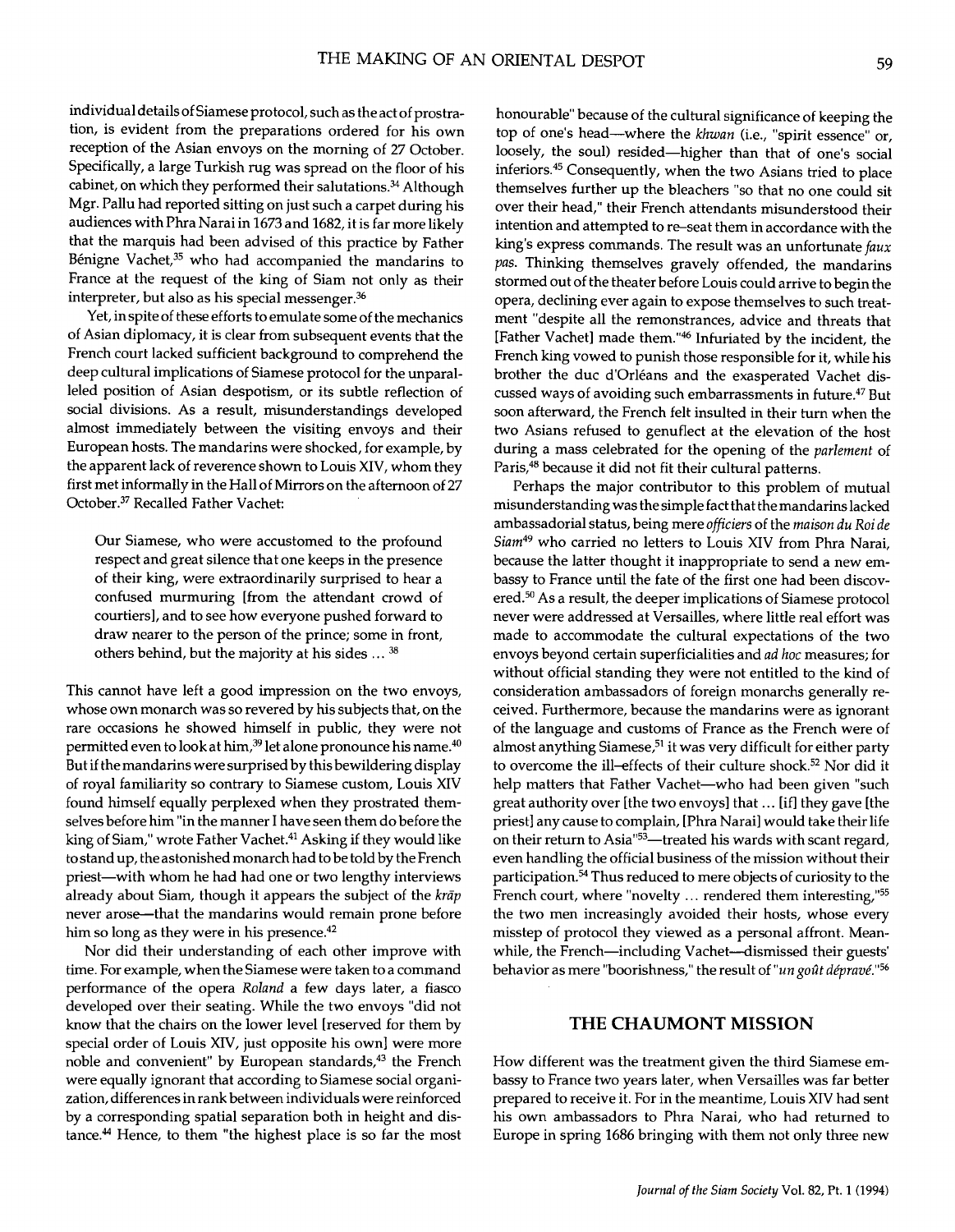envoys from the Asian monarch, but also detailed accounts of Siamese court ceremonial that were used by the French king and his ministers to prepare for the mandarins' first audience with Louis on the following 1 September. According to the royal master of ceremonies, M. de Sainctot,<sup>57</sup> there had been much discussion of, and even some opposition to, the proposal of sending a French embassy to Siam. But what finally had convinced the king and his council to open direct contact with Phra Narai was Father Vachet's overconfident assurances-"exaggerated beyond all reality<sup>"58</sup>—that the Siamese monarch was on the verge of embracing Catholicism, and that all he needed to take the decisive step was a personal invitation from Louis XIV to convert "as the best means to be united in this world and the next."59 Then, Vachet had alleged, the Siamese "people would follow his example and perhaps [even] the neighbouring kings" who were his tributaries.<sup>60</sup> The double lure of challenging the hegemony of the Dutch East India Company in the Far East and of establishing French trade securely by means of a political and commercial alliance with Siam was offered as a further incentive.61

Thus inspired by visions of the "glory that would accrue to [him], and the merit before God, for having undertaken so noble a task"62-especially at a time when Louis's creditin Europe was so low for having encouraged the Ottoman Turks to besiege Vienna in 1683 while he had used the crisis to seize pockets of territory along the Rhine<sup>63</sup>-the Sun king appointed the chevalier de Chaumont as his ambassador to Siam on 15 December 1684.64 A recent Huguenot convert to Catholicism whose deep piety was well-known, Chaumont was the ideal choice "to exhort [Phra Narai] ... to embrace the [Christian] religion and the one true God whom his Majesty recognizes himself ... "65 His dual rank as naval captain and major general in the French squadron of the Levant was another advantage, as it increased his dignity and gave him full command of the two warships that carried his embassy to Southeast Asia.<sup>66</sup> At the same time, the abbé de Choisy was named coadjutor in the event of Chaumont's untimely death on the outward voyage, but with specific instructions to remain in Siam to baptize Phra Narai should he agree to convert.<sup>67</sup> Partly for this reason, Choisy was directed by Chaumont to learn the native language, as "it would be very advantageous to negotiate with the king ... face to face, without an interpreter."68 Finally, the ambassador was provided with a suitable retinue of twelve young gentlemen "to increase the majesty of his embassy" (among whom was the chevalier de Forbin);<sup>69</sup> six Jesuits commissioned as "the King's Mathematicians" to lend greater prestige to their missionary work and scientific studies;70 several agents of the *Compagnie des Indes Orientales;* a variety of servants, musicians, equerries and *valets de chambre/1* and a cargo of rich presents for the Siamese monarch in accordance with Asian diplomatic custom.72

After a voyage lasting fully half a year, the tiny French squadron anchored off the bar of Siam on 23 September 1685.73 No sooner had he been informed of its arrival by Father Vachet (who, together with Forbin, had been dispatched to the court for that purpose)<sup>74</sup> than Phra Narai ordered preparations to receive Louis XIV's chief ambassador with extraordinary honors. By all

accounts, the Siamese monarch planned to entertain the chevalier de Chaumont magnificently and, "upon pain of [PhraNarai's] Displeasure,"

... [to] shew him all the Honour that he who represented the person of a great Prince deserved, and that they should not stand upon the Ceremonies and Customs that were observed in the reception of other Ambassadors.75

Accordingly, on 29 September the chevalier and his suite were greeted aboard ship *a Ia Siamoise* by two mandarins with an impressive retinue of forty men,<sup>76</sup> who had been sent expressly by Phra Narai to congratulate the French envoy on his arrival, to compliment him on Louis XlV's good health and many victories over France's enemies, $\frac{\pi}{4}$  and to assure him that the royal astrologers had been assembled to determine "the luckiest day of the Year to be pitched upon for his [official] Reception" at court.<sup>78</sup>

At the same time, arrangements were begun for the ambassador's ascent by slow stages uptheMenam Chao Phraya79 to the old royal capital of Ayudhya, called the "Venice of the East" by contemporary European visitors because of its many canals and waterways.<sup>80</sup> Specifically, rest-houses (the construction of which was said to have employed 20,000 workers) $81$  were built at distances of fifteen miles along the river banks from its mouth to the capital, where Chaumont and his suite were to stop for meals or pass the night.<sup>82</sup> Each place was staffed by two *opras* or *oyas* (translated usually as marshals, dukes or peers), seven officers of Phra Narai's household and a body of Siamese troops who patrolled constantly to prevent "noise and disorder."83 Dinner was served everyday in European style for at least thirty guests.<sup>84</sup> As a special mark of distinction, the resthouses were painted red-" a very singular honour," observed the French-to indicate that the ambassador was to "be treated as [the king of Siam's] own person, there being only the Royal Houses of that colour."85 Finally, a large residence was built a league or two down river from Ayudhya, at Wat Prote Saht, where the whole party was to be lodged until Chaumont's first audience with the king.<sup>86</sup> After that, the ambassador and his retinue would be moved into "the fairest and most commodious house of the Town" for the remainder of their stay in Siam.<sup>87</sup>

Thus even before 8 October, when the French began their stately journey by water to Ayudhya, an elaborate protocol was observed that deliberately surpassed in splendor the ceremonial customarily used in Siam, as Nicolas Gervaise would describe it three years later. As many as sixty-six royal *balons88*  awaited Chaumont and his party at the mouth of the Menam Chao Phraya. A particularly splendid vessel, "all over gilt, threescore and twelve feet long, and rowed by seventy handsome men, with Oars covered in Plates of Silver," was reserved for the ambassador, Choisy and the bishop of Metellopolis. 89 "A *Portugese* whom the King [of Siam] had made General of the Troops in *Bangkok"* (probably a mestizo)90 also attended Chaumont as a special courtesy "[to] give orders for all things."91 As well, four ornate barges were appointed to carry the various members of the French entourage, while in two columns on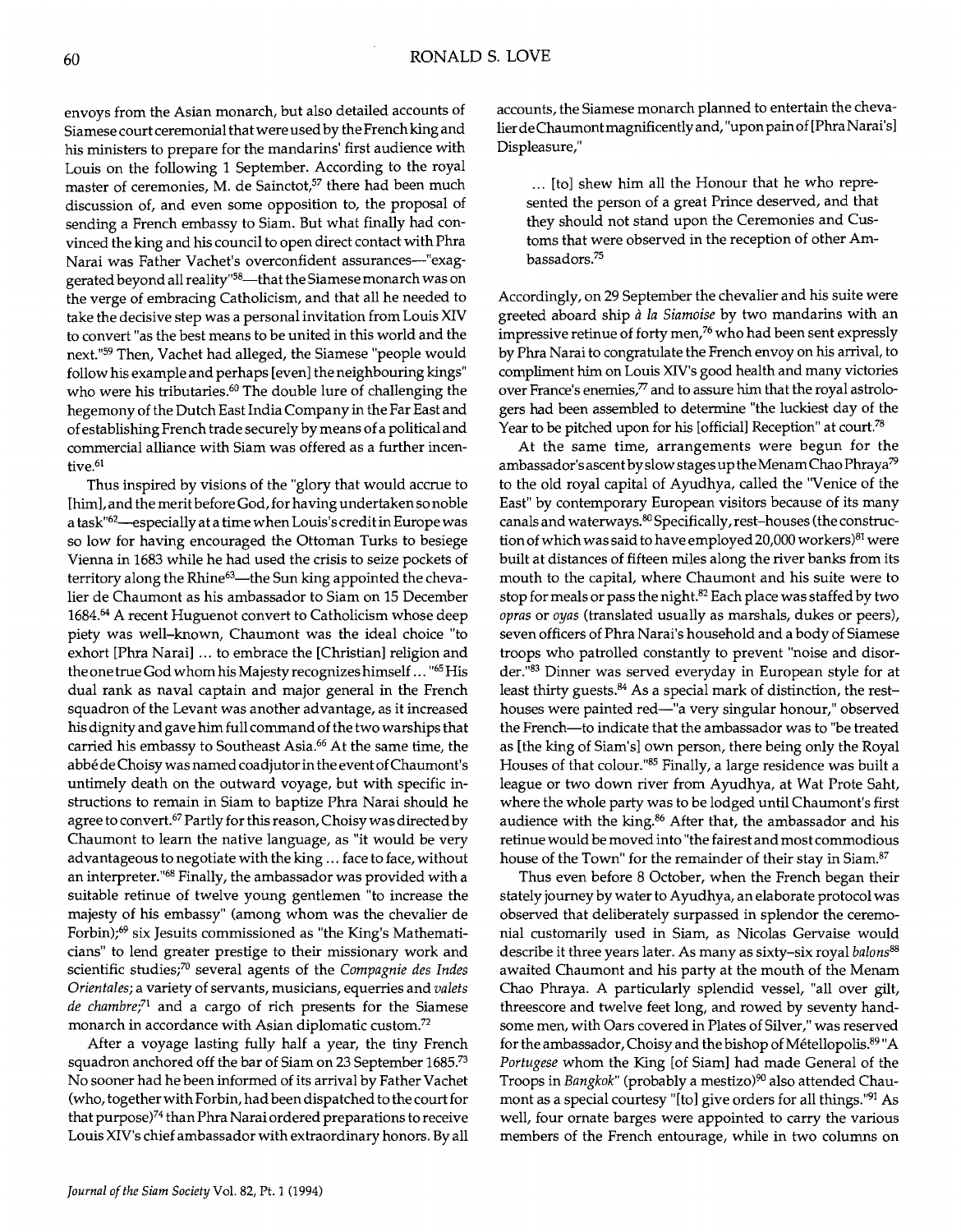either side of the chevalier's *balon* the barges of twelve court mandarins-arranged "en bataille"<sup>92</sup>-served as an escort.<sup>93</sup> As the flotilla entered the river, it was joined by the chief nobles of the district and, the next day, by the governors of Bangkok and Phetchaburi with their respective retinues.<sup>94</sup>

Although enchanted by the natural beauties of Siam and the pageantry of native life along the river,<sup>95</sup> what most impressed the French was the extraordinary ceremonial with which Chaumont was greeted at every stage of his voyage, it being

... the King of *Siam's* pleasure, that the Ambassador of the King of *France,* should be treated with marks of distinction from all others, and even from those of the Emperor of *China,* who all over the East is reckoned the greatest Monarch of the Universe.96

In addition to the lavish favors outlined above, he was paid the kind of respect, even reverence, that was reserved exclusively for Phra Narai. "I had the same honours shewed me," reported the chevalier, "as to the King [of Siam] when he is wont to pass on the River:"

I could see no body in the houses [along the banks], all people were in Barges, or on the sides of the River, lying flat on their Bellies, and their hands joyned against their foreheads. They reverence in such manner their Prince, that they dare not lift up their eyes to look at him.<sup>97</sup>

At first, Chaumont was as puzzled by this foreign display of esteem as Louis XIV had been astonished by the elaborate behavior of the Siamese envoys the year before. But his perplexity vanished when the more experienced bishop of Métellopolis assured him that "this is done out of respect for his Excellency. "98 Additionally, the chevalier was saluted with artillery fire at every place he passed, "which never was done to any other ambassador ...,"<sup>99</sup> while at each resting stop he was greeted by local dignitaries. These mandarins then joined his cortege until, by 13 October when the flotilla finally reached the outskirts of Ayudhya, it numbered well over 150 *balons.*<sup>100</sup>

No sooner had they arrived at the capital, however, than a "tedious dispute" erupted between the French ambassador and his Asian hosts over the proper ceremonial to be observed at the former's first audience with Phra Narai, scheduled for 18 October.101 Though Chaumont had asked for a court official to instruct him in Siamese protocol for the occasion, "the manner wherewith they were wont to receive Ambassadors ... being very different from that of *France,"102* he found native custom demeaning "to the greatness of the Monarch by whom I was sent." He thus quickly made it clear that he "would bate nothing of the mode of receiving Ambassadors in *France,* which at length [was] granted me. "103 Indeed, it is worth noting that the Siamese monarch and his servitors were far more willing to compromise over matters of protocol than their French guests, despite strong objections from many court nobles who grumbled at the unprecedented treatment of Chaumont on the argument "that this never had been done [even] for the ambassadors of the emperor

of China, nor to those of the Great Mughal and the king of Persia."104 Perhaps prior experience of Mgr. Pallu's stubbornness in 1673 had taught the Asian monarch the need for flexibility in his relations with the French.

But Phra Narai was sensitive to foreign practices in any case;105 he also was eager to accommodate his prospective European allies for political reasons. Hence the care and attention he had paid to housing and feeding Chaumont a *la mode de l'Europe* during the latter's voyage up river. The Buddhist monarch even had provided thechevalier'sresidenceatA yudhya with a Christian chapel and had donated a gold crucifix for the altar, as well.<sup>106</sup> Meantime, Phra Narai had given his chief officials explicit orders to spare "nothing that might contribute to the dignity of [Chaumont's] reception" at court, reputedly warning that "I shall ... show my wrath against those who on this occasion have not been so willing to oblige me as they ought. "107 By contrast, the French found Siamese protocol either so deprecating to their Gallic sense of honor that the envoy and his retinue at first refused any compromise on ceremony; or so ridiculous that the twelve gentlemen in Chaumont's suite laughed aloud, for example, at the sight of serried ranks of mandarins performing the krāp before their monarch, "with their beehive hats [i.e., conical bonnets worn on official occasions as a distinction of rank] pointed up each other's ass."108

Thanks to Siamese flexibility, however, the two parties quickly resolved at least the lesser details of protocol to be observed on 18 October. It was agreed, for instance, that Chaumont would wear his shoes, stockings and sword during the audience (the custom being to appear barefoot and unarmed before the sovereign); that he would make his reverence in the European fashion rather than by the ritual prostration traditionally required of envoys; and that he would begin his compliments standing erect instead of sitting on a carpet, though he had to continue his address seated on a chair, but wearing his hat.<sup>109</sup> (Ironically, Chaumont exceeded his orders here, which had instructed him only to salute the Asian monarch "in the French fashion," and to obtain permission to remain seated on cushions on the floor for the duration of the audience.110) Far more difficult to settle, however, was the very sensitive issue of the manner in which Louis XIV's letter was to be presented. For the chevalier insisted on handing this directly to Phra Narai as in Europe-a "pretention," noted the chevalier de Forbin, that "clashed absolutely with the practices of the kings of Siam," as well as with Asian concepts of monarchical dignity in which consisted "the principal grandeur of their sovereign power ...<sup>111</sup>

What Chaumont failed to understand, or perhaps refused to accept, was that the far eastern view of embassies was very different from that obtaining in Europe,<sup>112</sup> and more specifically that the centerpiece-indeed, the essential purpose of the first audience in Siam-was the presentation of royal letters sent by a foreign prince to the Thai monarch. This was seen as a form of homage or tribute paid by an inferior.<sup>113</sup> For that reason, an envoy received little deference himself "in comparison of the respects which are render'd to the Letters of Credence of which he is Bearer," because an "Ambassador throughout the East is [regarded as] no other than a King's Messenger: he represents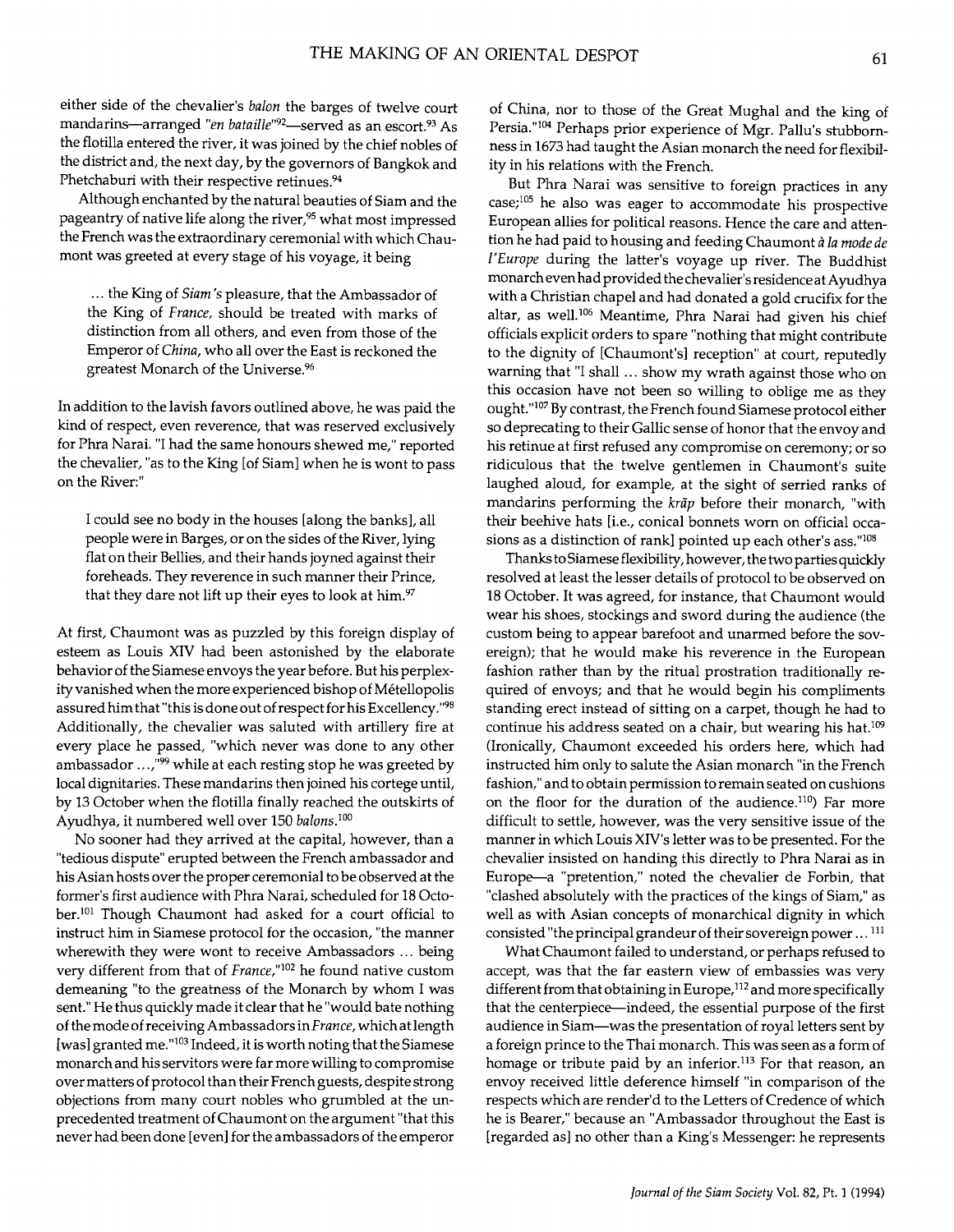not his master."114 By contrast, the letters he delivered on behalf of his sovereign were accorded "the same honours as [the Siamese] would give to the princes who have written them; [as] if they themselves were present."115 For such documents were "looked upon as the Royal Word," an extension of the monarch's own person that came directly from his own hand and contained his own thoughts.116 The physical character of the letter further symbolized this perception: those sent by Phra Narai to his fellow rulers, including Louis XIV, were inscribed in red ink on sheets of gold "as thin as a Leaf of Paper."117 They then were wrapped in layers of silk and enshrined in a set of finely wrought caskets of precious metals and lacquered wood for safe transport.118

Only after three days of intense negotiation did the two sides finally reach a compromise first suggested by the abbé de Choisy, who had urged his superior to be more flexible seeing that "the customs of these countries are so different from ours that at each moment it was necessary to pause."119 Chaumont would be permitted to present the Sun King's letter to Phra Narai after all, but not hand to hand as he originally had wanted. Instead, the royal brief was to be placed on a golden saucer affixed to a long wand also of gold, which the French envoy was to carry to the audience.120 To facilitate his presentation still further, it was agreed that three small steps would be placed beneath the elevated throne window in the great hall of the palace complex at which the Siamese king always appeared for official events, to permit Chaumont to mount just under the base of the dais. Then gripping the bottom of the wand, he would lift the saucer over his head by slightly extending his elbow, at which point Phra Narai would take Louis XIV's letter without having to reach down or stoop to accept it.<sup>121</sup> The advantage of this arrangement was twofold: it allowed the chevalier to present the royal brief almost directly to the Asian monarch as he had wanted, thus satisfying his European sense of dignity, while at the same time it preserved the outward forms of Siamese court ceremonial.

Everything was now in readiness for the audience, and at seven A.M. on 18 October forty mandarins, led by two *oyas,*<sup>122</sup> arrived at the sumptuous lodgings of the French ambassador to escort him to Ayudhya. Entering the chevalier's presence, the mandarins immediately prostrated themselves according to ancient rite, performing the *wai* first to the protective gold casket containing Louis's missive and then to Chaumont himself. This ceremony completed, the ambassador rose from his armchair, handed the box and its contents to his coadjutor, the abbé de Choisy, and walked outside to the water's edge where the royal epistle was placed atop the elegant *chirole123* of a richly gilded *"balon* of the Body" for the short voyage up river. Flanking this craft were several other barges containing Louis XIV's presents to Phra Narai and a guard of honour. Next, Chaumont, Choisy and the twelve gentlemen of the ambassador's suite boarded separate *balons* behind the royal barque in accordance with their rank and importance. These were followed in turn by the various functionaries of the chevalier's household, wearing his livery. Altogether, over 200 craft "shining and covered over with gold" made up the glittering flotilla, which was saluted at Ayudhya with artillery.<sup>124</sup>

Disembarking at the Siamese capital, the casket containing Louis XIV's letter was transferred to a "great golden Chariot which onely the King rode in" for the procession to the palace gates.<sup>125</sup> Chaumont, Choisy and the bishop of Métellopolis were carried behind it on three richly decorated palanquins, "painted Red, and adorned with Ivory." "I have never found myself in such state," joked the abbé, "and I thought for a moment that I was the pope!"126 Chaumont's suite of French gentlemen followed on horseback, while the rest of his attendants walked toward the rear. Escorted by richly caparisoned war elephants and a host of finely clothed mandarins, this impressive cortege marched to the palace along a road "as long and much straighter than the rue St. Honoré" to the sound of trumpets, drums, pipes, bells and horns, "which Musick made a pleasant noise." Lining its route were double files of armed soldiers, uniformly dressed in gilt metal helmets, red tunics and the customary panung (or swaddling loincloth). Behind them watched an "incredible Multitude of People" in "profound silence," who performed "the *Zombaye"* as soon as the chariot carrying the royal letter appeared.127

At the entrance to the palace, the French ambassador and his suite proceeded on foot "in a grave and stately manner" through a succession of five large courtyards, each lined with rank upon rank of royal guards also clad in red, who sat cross-legged "with the Butt-end of their Musquets to the ground standing upright."128 For "in the King's Palace no Man is suffered to be up upon his Legs, unless he be going, and all the *Siam* Soldiers were squatted upon the Tail [therefore] ... "129 "This [was] quite pretty to the sight," recalled Choisy, adding with an air of European superiority that "I frankly believe fifty [French] musketeers easily could defeat them. "130 As a special favor, the envoys were permitted to see Phra Narai's white elephant, the most revered of all animals and the sacred symbol of Siamese monarchy, as well as the "Prince elephant"-"the largest and most spiritual [in the royal stables] ... on which the King rides." Reaching the final courtyard, Chaumont and his suite found "a great number of *Mandarins* ... prostrate on the ground," along with 200 soldiers of Phra Narai's lifeguard clad in royal red like the other troops, whom the first Portuguese visitors to Siam had dubbed Os *Braqos Pintados* ("the Red-Arms") because of the scarlet hue of their tattooed forearms. <sup>131</sup>

At this point, the ambassador paused at the foot of the staircase leading up to the audience hall to permit his retinue to enter first "in the French manner, with their shoes on," before Phra Narai appeared at his elevated dais. They took their position just behind the low seat reserved for Chaumont,<sup>132</sup> between neat rows of high-ranking mandarins who knelt on either side. Sitting cross-legged on Persian carpets,<sup>133</sup> the Europeans were to reverence the Siamese king *a la franqaise* without standing up. The audience chamber itself was rectangular in shape, richly carpeted and exquisitely painted "with flowers of Gold from the top to the bottom." At the far end was the curtained throne window, raised about nine feet from the floor and flanked on either side by ceremonial parasols (called *suppathon)* made of cloth of gold, each several tiers high, which were additional emblems of Siamese monarchy.134 The bishop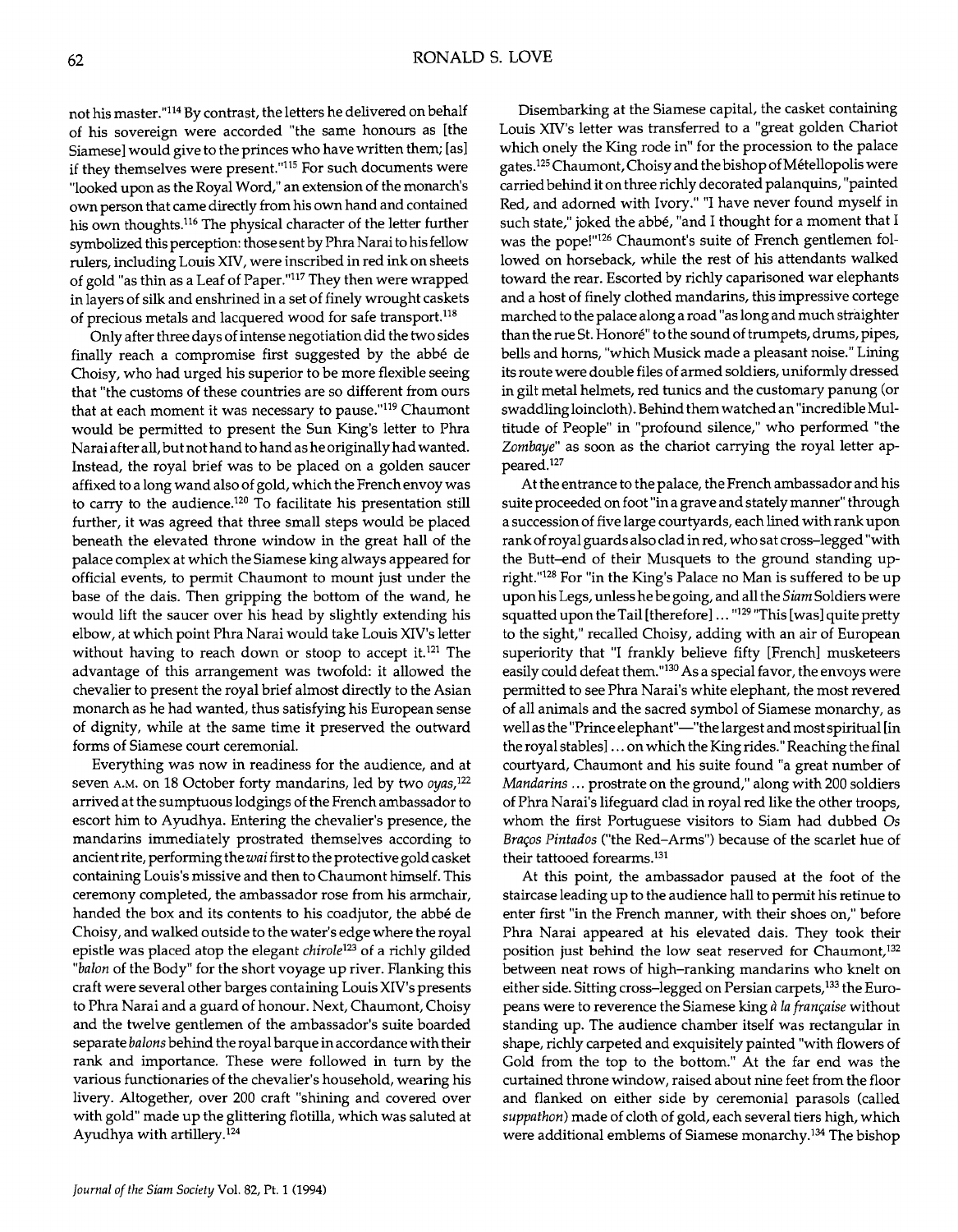of Métellopolis, the abbé de Lionne<sup>135</sup> and Father Vachet also took their places at this time, sitting on the ground like their countrymen, but on either side of Chaumont's stool. When everything was ready "a great noise of trumpets and drums was heard," signaling the arrival of Phra Narai himself, at which point the assembled mandarins immediately performed the *krāp* to the crude amusement of their European guests.<sup>136</sup>

Parting the curtains of his throne window, the king appeared, towering above his court in near-fabulous Asian splendor. On his head, noted the French in intimate detail, he wore a conical tiara, "all shining with precious Stones" and encompassed with three gold bands at regular intervals, while his fingers sparkled with clusters of diamond rings "that cast a great Luster." His underclothing was the color "of fire and gold," being made "of very rich flowered Stuff ... and embroider'd at the Neck and Sleeves with Diamonds," over which he wore a robe also of cloth of gold that used still larger diamonds for buttons.137 "All of these Ornaments," wrote Father Tachard, "together with a brisk Air, full of Life, and always smiling, made him look with a great deal of Gracefulness and Majesty."138 No sooner was Chaumont alerted by the ceremonial fanfare that Phra Narai had appeared, than he too entered the hall, followed by the abbé de Choisy with Louis XIV's letter, which had been transferred meantime from its protective casings to the golden saucer and wand.<sup>139</sup>

Advancing four paces "and looking [directly] upon the King," Chaumont made a profound reverence, which he repeated a second time in the center of the chamber and a third time when he had reached his appointed seat, thus performing an amended form of the *wai* (as opposed to the customary *kriip)* in accordance with Siamese protocol. Phra Narai "answered every Bow he made by an Inclination of Body, which he accompanied with a serene and smiling Countenance."<sup>140</sup> The ambassador then began his address to the king.141 At the second word he covered his head and took his seat as prearranged, only raising his hat when he spoke of the two monarchs.142 So far, everything had unfolded according to plan. After the interpretation of Chaumont's address, however, a potentially disastrous diplomatic scene was averted narrowly when the ambassador presented Louis XIV's letter to Phra Narai.143

The problem was that the three steps that should have been placed beneath the throne window as previously arranged were missing, probably by design to humble the ambassador.144 For in order to give the Sun King's missive to the Asian monarch, the surprised Chaumont presumably would have to hold the wand of the golden saucer at its base and raise his arm very high to reach the level of Phra Narai. Thinking, however, "that that Distance suited not with his Dignity,"145 the chevalier refused to "give the [Siamese] King my Letter in this manner."<sup>146</sup> Choisy even thought of moving the ambassador's stool beneath the throne window so that he could climb on it, instead. But before he could act Chaumont advanced boldly toward the royal dais, holding the wand just under the saucer and, without raising his arm or extending his elbow, he offered Louis's letter to Phra Narai as if they had been standing on the same level. This obliged the Siamese monarch to stoop down "in such a manner

as one might see his whole Body" to take up the brief.147 Yet he did so with great tact, smiling and laughing all the while, "thereby showing a grace which seems to contrast favourably with the gauche manner of the ambassador. "148 Perhaps he was amused by the Frenchman's impudence. Whatever his thoughts, the king then raised the letter as high as his head, which "was the greatest honour he could have rendered it, "149 whereupon Chaumont made another deep reverence to his royal host and returned to his seat.

The ambassador subsequently claimed credit for having upheld the honour and dignity of Louis XIV in this way,<sup>150</sup> and on returning to Paris he allowed prints to be engraved and circulated, depicting the event.151 But probably it was only Phra Narai's good humor on this occasion, combined with his express commands "to do the impossible to honour the Ambassador of France," that prevented Chaumont's arrogant affront from becoming an ugly diplomatic incident with potentially ruinous consequences. This certainly appears to have been Choisy's view of the whole episode.152 In any case, Phra Narai's indulgence ensured that the rest of the reception proceeded without further incident, as the Asian king and his European guest exchanged civilities for about an hour until trumpets sounded to mark the close of the audience. The curtains then were drawn across the throne window, screening Phra Narai from further view. After a sumptuous lunch the French embassy was conducted from the palace to its new lodgings in Ayudhya with the same pomp and in the same order as it had arrived.<sup>153</sup>

Although Chaumont subsequently secured a draft treaty (signed on 19 December) with extensive commercial concessions for the *Compagnie des Indes Orientales* and protection for Siamese converts to Catholicism, his embassy did not achieve its primary objective of converting the king. In fact, hardly had his small squadron anchored off the Bar of Siam on 23 September than the chevalier had discovered that everything the French court had been led to believe about Phra Narai's personal disposition toward Christianity had been exaggerated, and that he had no intention of embracing the faith.<sup>154</sup> Nor did any of Chaumont's subsequent exhortations "to live ... in the same Opinions and Beliefs" with Louis XIV as the surest means of cementing "an Union between the two Crowns" persuade the Siamese monarch to the contrary.155 Thus, the mission was largely a failure. Nevertheless, direct contact had been opened between the two courts at the official level, and when Chaumont sailed for France on 22 December he took with him the members of Phra Narai's third embassy to Versailles,<sup>156</sup> whose purpose was to request a firm treaty of alliance with Louis XIV and to ask also that a small body of soldiers be sent to Siam as a special honour guard for the king.157

#### **THE THIRD SIAMESE MISSION**

This time the French court was well prepared to receive the Asian envoys and their suite, whose arrival had been anticipated since the previous year. In addition to reviewing carefully the original reports of Deslandes-Bourreau, Mgr. Pallu and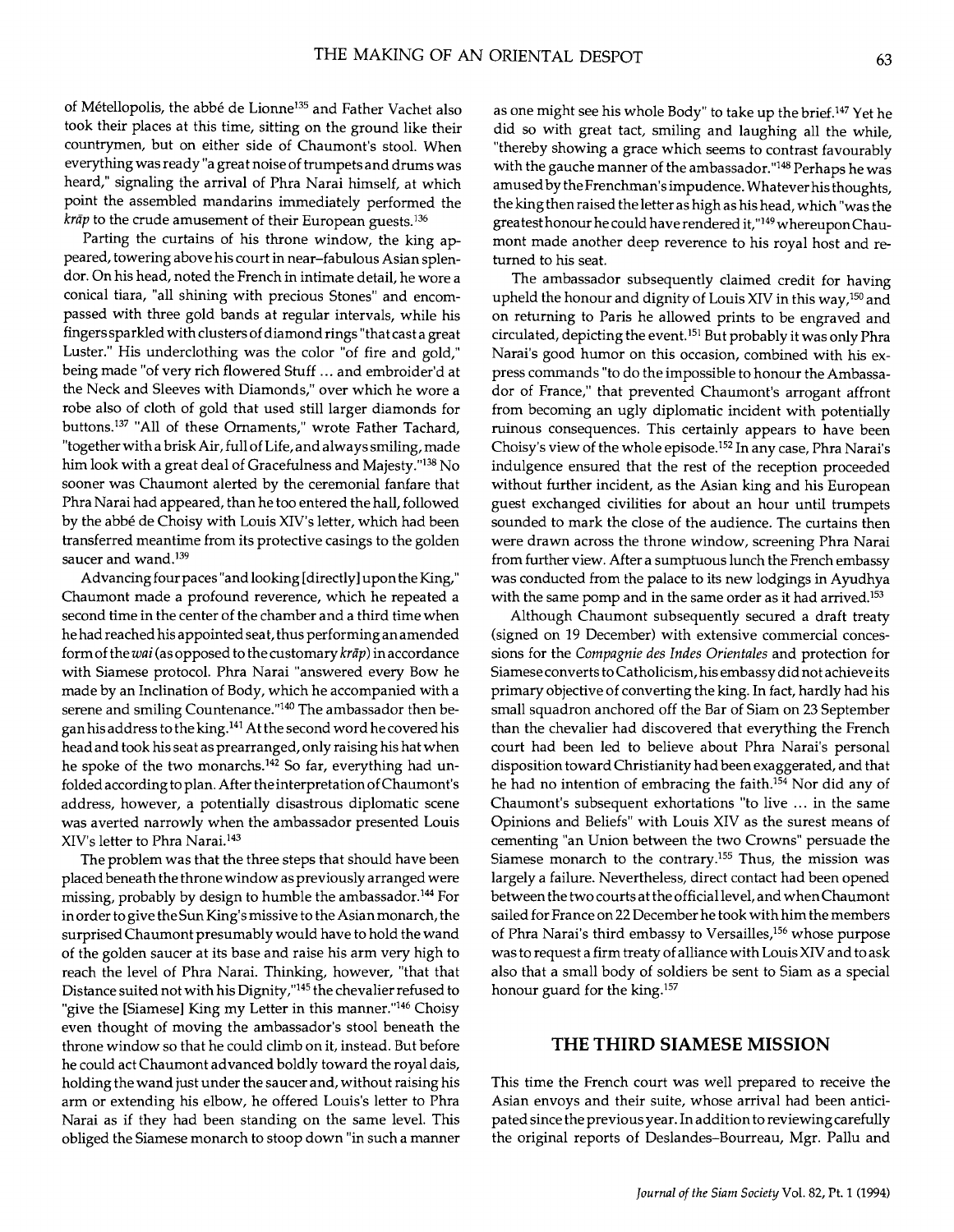Father Gayme, Louis XIV and his protocol officers had learned much from their errors of 1684 and had shaped their preliminary arrangements accordingly. They now had access, as well, to a trove of information on Siamese court ceremonial in the comprehensive relations later published by various members of the returning French legation, which they used in manuscript form to plan every detail of the forthcoming reception. It was Louis's habit, after all, developed over years of experience, to base his foreign policy decisions "on all reports ... that may have some bearing on the matter" at hand.<sup>158</sup>

In fact, hardly had Chaumont's ships anchored at Brest on the evening of 18 June 1686 than he and Choisy proceeded to Versailles, where--surrounded by curious courtiers "like bears"<sup>159</sup>-they were questioned extensively by the king. He appears to have been especially interested in the lavish treatment they had received from the moment of their arrival in Siam to their first audience with Phra Narai. For it was the intention of Louis and his ministers to recreate detail for detail the ceremonial observed at Chaumont's reception, using French equivalents for Siamese forms, in greeting the Asian monarch's new embassy to France. This is evident not only from the preparations already planned to welcome the three ambassadors, and the speed with which these arrangements were carried out once they had arrived. It also is clear from a separate memorandum written by the chevalier at the king's request, in which he specified the distinctions to be granted the new envoys and their suite if Versailles were to mirror exactly the honours he had been paid at Siam.<sup>160</sup> What is more, Chaumont's recommendations were followed to the letter. Significantly, after all the misunderstandings and mistakes committed on both sides during the visit of the first two mandarins to France in 1684, Louis XIV and his advisers had become far more attentive to Siamese cultural and diplomatic patterns, even if the full implications of these patterns still eluded them. They were also determined to avoid any *faux pas* that could mar the reception of the new embassy or spoil the exalted impression of the French monarch that they wanted to create.

Hence, no sooner had the Siamese ambassadors reached Brest on 18 June than they were welcomed with Asian-style pomp by their European hosts. That evening they were met aboard ship by a large party of royal officers and Breton noblemen, led by the governor of the port and the local *intendant de Ia marine,* who complemented them on their arrival exactly as Chaumont had been welcomed at the Bar of Siam a year before. The next day, they were saluted by more than sixty volleys of cannon fired from the citadel and all naval vessels then in port, as they were taken ashore in a *"halon* of state," improvised overnight from a ship's launch or galiot rowed by fifty sailors, decorated brightly with cloth of gold and hundreds of white satin pennants, and provided even with musicians to play music for the occasion. Between sixty and eighty smaller craft similarly adorned conveyed the lesser members of the embassy to the wharf just as the minor functionaries of Chaumont's suite had been transported at the mouth of the Menam Chao Phraya.<sup>161</sup> On shore, the envoys were greeted by the leading dignitaries of the port, who escorted them between double ranks of regular

troops and militiamen to their temporary lodgings. There, they were entertained with banquets,<sup>162</sup> tours and visits to warships-such as the impressive *Soleil Royal-"that* surpass all others in grandeur, sculpture and gilding," until the arrival in early July of the sieur Storff, a gentleman ordinary of the *chambre du roy* appointed by Louis XIV to supply their needs whilst in France, in the same way that Chaumont had been attended by a Portuguese mestizo in Phra Narai's service as a special courtesy "to give orders for all things."163

Meanwhile, detailed preparations were made for the ambassadors' trip overland to Paris via the Loire Valley, a route selected by Louis himself no doubt to impress upon his Asian visitors the beauty, breadth, wealth and power of his realm.164 In addition to arranging transportation by public or private conveyance at every stage of the journey,<sup>165</sup> the embassy's baggage-including the royal gifts,<sup>166</sup> in all about 332 large crates-was sent by sea to Le Havre and thence up the Seine River to the French capital.167 Orders also were given to provide furnishings from the royal household for the chateau de Berny, just two leagues outside Paris, where the Siamese ambassadors were to lodge until their official entry into the city.<sup>168</sup> After that, they would be moved into the former Hôtel du maréchal d'Ancre-Concini on the rue du Tournon, owned by the Crown but only recently refurbished and renamed the Hôtel des Ambassadeurs Extraordinaires.169

At the same time, explicit instructions were issued from Versailles to render the mandarins and their suite extraordinary honours *en route,170* according to Chaumont's recommendations. At each town through which they passed, the envoys were to be saluted at the gates with artillery and greeted by the governor, intendant and municipal officials, distinctions reserved customarily for crowned heads and sovereign princes.<sup>171</sup> A company of bourgeois militia also was to guard the lodgings appointed for the mandarins' use when stopping for meals or spending the night (the French equivalent of Siamese "resthouses"), while the provincial governors and lieutenants-general were instructed to assist the sieur Storff in providing for the ambassadors' needs when passing through their jurisdictions. A special blazon for Siam (consisting of a white elephant on a field of blue, the royal color in Europe)172 even was improvised by Versailles to lend still greater dignity to the embassy. Its costs, meantime, were to be paid by the French Crown,

since it is [now] an established principle that all ambassadors sent by rulers whose realms lie outside Europe shall be treated as guests, at the King's expense, during their stay in the kingdom.173

Finally, every effort was made by the court authorities to adapt French protocol to the requirements of Siamese cultural patterns. For example, "as it was necessary that the letter [they brought for Louis XIV from] the king their master be more elevated than they," explained Sainctot, arrangements were made to suspend it high overhead in every house the envoys stayed;174 a special shelf also was attached to the ceiling of the carriage in which the chief ambassador rode from Brest to Paris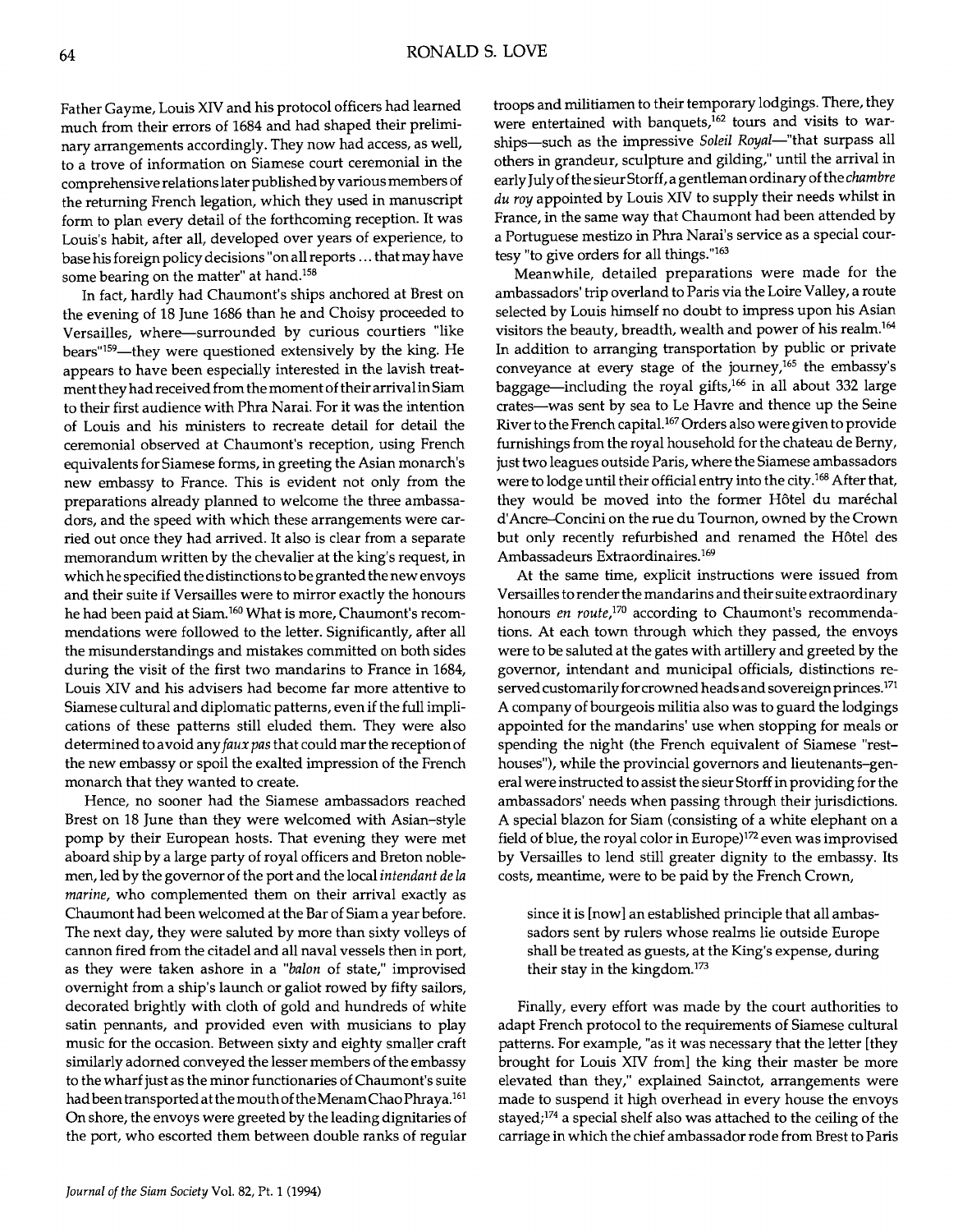for that reason.<sup>175</sup> As for their customs of placing fresh flowers daily on the casket containing the royal epistle and of performing the *wai* whenever passing before it-rituals that might have been viewed as either quaint or excessively elaborate in 1684-Sainctot now observed that "this respect should not seem extraordinary, for all the old courtiers during my youth saluted the king's bed on entering his chamber; ... several ladies of the old court still do."176

Thus, even before 9 July, when the Siamese began their stately journey overland to Paris, an extravagant protocolmodeled after the descriptions of Chaumont, Choisy, Tachard and other members of the former French embassy-was observed that deliberately surpassed in splendor the ceremonial customarily used in France. According to Father Vachet, the envoys were met with great *eclat* at every place they stopped along their route:

The inhabitants formed a guard of honour at the gates in advance of their arrival. Cannons were fired in salute at every town that had them, while the civic magistrates welcomed [the Siamese] with speeches and gave them presents. The higher courts also sent delegations. The local chapter-houses, curés, superiors of convents and monasteries all came to complement [the mandarins] on their arrival, while the leading ladies were permitted to watch them dine. In a word, everyone, important or not, appeared to take an active role in their reception with great enthusiasm.177

Nor did the French have any reason to complain, this time, oftheir Asian guests' behavior, thanks largely to the foresight of Phra Narai. Wanting also to avoid the embarrassments of 1684, he had directed Vachet and the abbé de Lionne (who accompanied the new ambassadors as interpreters) "to teach them European customs and manners" during the outward voyage, these "being very different from his kingdom's."<sup>178</sup> He had enlisted Chaumont's help to this end, as well.<sup>179</sup> Consequently, the three mandarins were so familiar with French ceremonial by the time they reached Brest that they easily conformed to customs that were completely alien or even opposed to Siamese practice, such as the tactile welcome they received from the leading women of the port-" ... the first time in their life," noted an amused Vachet, "that the ... ambassadors had the honour of kissing foreign ladies on the cheek for which, to avoid any unpleasant surprises, we had forewarned them."180 Similarly, Kōsa Pān, the principal envoy, was versed well enough in French protocol as to play skillfully upon the imagery surrounding Louis XIV who, he once wrote, "brightens all the world like the Sun ... "<sup>181</sup> Not surprisingly, therefore, the three men were praised effusively by their Gallic hosts as "the best natured People in the World, very easie and obliging, [and] good humoured,"182 whose conduct was "diametrically opposed ... to the first two mandarins who gave [us] so much trouble."183

On 30 July the ambassadors finally reached Berny after a journey lasting just over three weeks, having been "feted and treated magnificently" all the way.<sup>184</sup> Thirteen days later, on 12

August, they made their formal entry into Paris at the head of a long procession of sixty carriages (riding in those of the king and other members of the royal family), escorted by a host of royal officials, courtiers, mounted trumpeters and various units of the *Maison du* Roi in obvious imitation of the waterborne cortege by which Chaumont had entered Ayudhya.185 From the Porte St. Antoine, the procession moved slowly through the city center, along streets lined with soldiers of the *Gardes Franqaises,* to the Hotel des Ambassadeurs Extraordinaires where the mandarins were entertained once again on a lavish scale.<sup>186</sup> Three weeks later, on 1 September, they were taken to Versailles for their first audience with Louis XIV.187

This time there were no disputes or missteps over protocol, which emulated in every detail the ceremonial accorded to Chaumont in Siam, but with particular attention to creating a visual image of the French monarch as an Asian-style despot, the equal of Phra Narai in omnipotence, remoteness from his subjects and even quasi-divinity, according to eastern expectations. Louis and his advisers were acutely aware of the nature and extent of the Siamese king's authority. Described as an autocrat with the power of life and death over his subjects (who themselves seemed little better than slaves to western observers), Phra Narai was "a most absolute Prince, and a Man may say him [even] to be the Siamois God."188 For he was accorded "such honours as are usually deemed to be due only to God"189-an expression of reverence, even "adoration" that was more "becoming a celestial Deity, than an earthly Majesty. "190 This image of his near divinity was augmented still further by the elaborate ritual of his court and by the fact that he showed himself in public only twice a year, and then with as much ceremony as possible. 191 Called variously the "king of kings," "lord of lords," "lord of the waters" and the "ruler of heaven and earth" among other titles (although, noted the well-travelled Tavernier, "he is a tributary of the Kings of China"),<sup>192</sup> Phra Narai was said to recognize no higher authority than his own,<sup>193</sup> while he presided over an "exceeding great and glorious" court that was regarded by some European visitors as "the most magnificent among all the Black Nations of Asia."194

This explains the deep "prejudice" encountered by the French among Siamese royal officials just before Chaumont's arrival in 1685, when equally biased agents of the *Compagnie des Indes Orientales* had tried "tactfully to convince them that a distinction in terms [between Louis XIV, whom the Siamese regarded as inferior, and Phra Narai] could not be affected only in accordance with their wishes." As a result of much heated discussion, however, these mandarins had been persuaded finally "that both Kings would be accorded equal status,"<sup>195</sup> though it is clear from their rumblings against the distinctions subsequently paid to Chaumont that they remained unconvinced of the Sun King's equality. Consequently, for France's Southeast Asian diplomacy to succeed in 1686 it was absolutely essential that Louis appear before the Siamese ambassadors as an oriental despot, the equivalent of Phra Narai in every respect, and not as that of a European sovereign mobbed by unruly crowds of courtiers, which had left such a bad impression with the first two mandarins in 1684.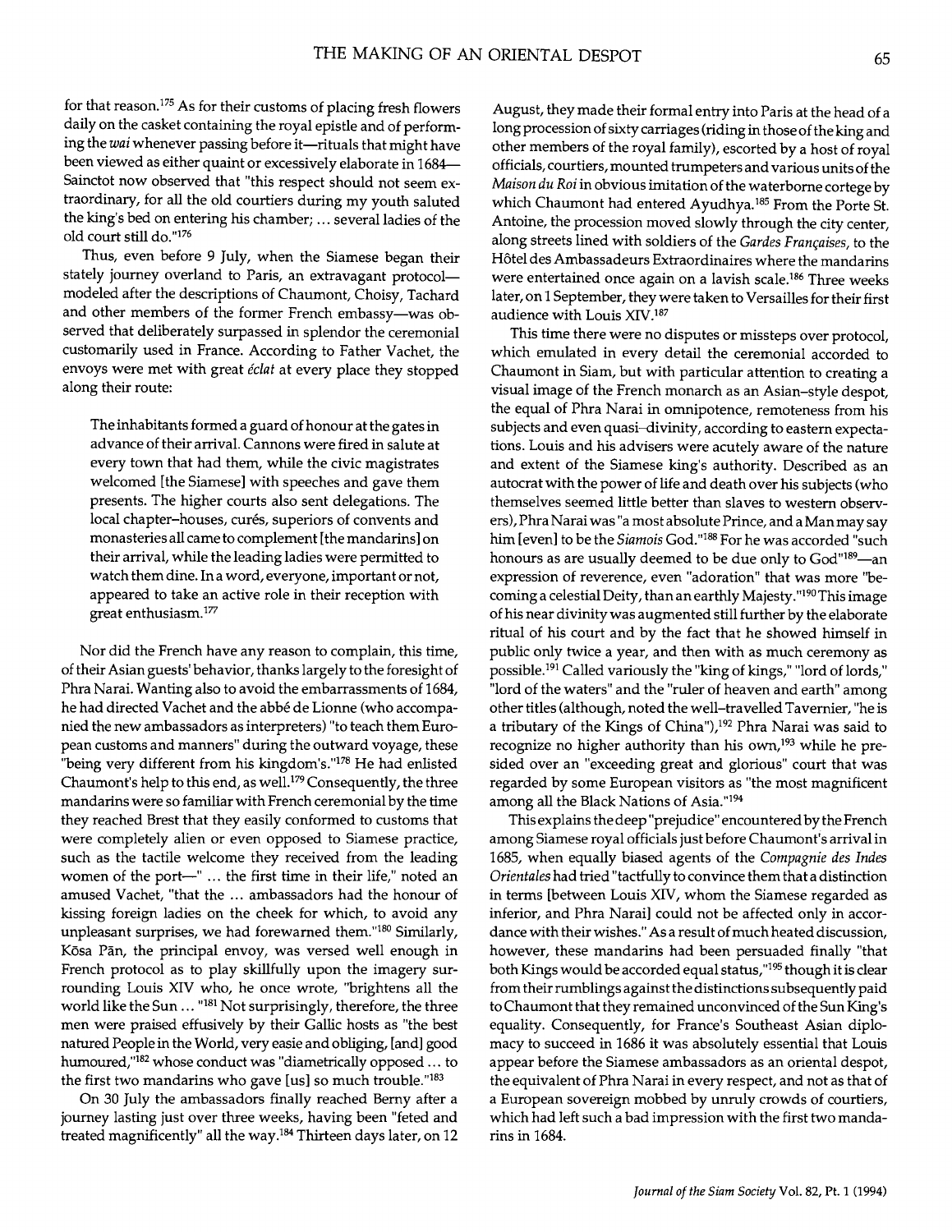With everything now in readiness for the audience, very early on the morning of Sunday, 1 September, the sieur de Bonneiiil *(Introducteur des ambassadeurs)* and the marechal-duc de la Feuillade (colonel of the *Gardes Franqaises)* arrived at the lodgings of the Asian envoys to escort them and their suite to Versailles, just as two *oyas* had conducted Chaumont to his reception at Ayudhya the year before. Travelling in another elaborate procession of gilt carriages, mounted trumpeters, royal guards and *equerries du* roi, the mandarins reached the palace at 10:00 A.M. after a journey lasting about six hours. Waiting on parade in the great forecourt of the chateau, with flags flying and drums beating, were five ranks of the blue-dad *Gardes Fram;aises* arranged opposite an equal number of the elite Gardes Suisses dressed in new red uniforms<sup>196</sup>-a fortuitous coincidence that must have recalled vividly the color worn by Phra Narai's household troops, especially the *Braços Pintados*. Alighting in the Royal Courtyard, the mandarins entered the *Salle de Descente* or *des Ambassadeurs* between double files of the *Gardes de la prevote de l'Hotel,* where they were to await the hour of their audience.<sup>197</sup> Meantime, they performed their ritual ablutions "according to custom" and put on their ceremonial conical hats that were decorated at the base with

flowers made of very fine gold leaf to which several rubies in the form of seeds were attached; these flowers were so delicate that the least movement made their petals quiver.198

Once word was received that the king was ready to mount his throne in the great Hall of Mirrors, the envoys were escorted in state across the courtyard into the vestibule of the Ambassadors' Staircase. Six Swiss guardsmen carried on their shoulders the ornate *mordocpratinan* (a pyramid-shaped, gilt wooden structure like a portable *chirole,* on which the royal letter had been placed),<sup>199</sup> flanked by four Siamese mandarins holding ceremonial *suppathon.* In front marched the drummers and trumpeters of the *Chambre du* Roi, while walking behind were the three envoys, their French escorts and the remaining members of the Siamese legation. Inside the vestibule, Kōsa Pān transferred Phra Narai's letter to a golden saucer carried by the third envoy, before climbing the Ambassadors' Staircase to the sound of trumpet fanfares and drums "in order to imitate the custom of the king of Siam, who never descends into the audience chamber except with such music."<sup>200</sup> At the threshold of the state rooms known collectively as the *Grand Appartement,*  the ambassadors were received by the maréchal-duc de Luxembourg (commander of the *Maison du* Roi) and thirty officers in full-dress uniform, who led them in procession to the Hall of Mirrors.<sup>201</sup>

In preparation for the audience, at one end of the gallery near the apartments of the Dauphine where the Queen's bedroom is today, a platform six to nine feet high had been constructed on which was placed a silver throne. The dais itself was covered over with a rich Persian carpet, embroidered with flowers of gold and silver thread to duplicate the floral decore of Phra Narai's audience hall. On each of the steps leading up to the throne stood great *torcheres,* or candelabra, nine feet tall and cast also of silver, to imitate the lofty umbrellas used in Siam as symbols of state. On either side of the platform's base were large silver urns and tables that served to cordon off a separate area where the eight mandarins of the Siamese retinue were to kneel during the audience. A spacious semi-circle similarly had been traced on the floor in front of the dais for the three ambassadors to salute the king *a la mode de Siam,* without being encumbered by the expected throng of spectators, later estimated by Donneau de Vize at 1,500 persons.202

Sitting on his silver throne, Louis XIV seemed to tower above his court in near-Asian splendor. In fact, he was dressed in a suit of clothes made expressly for the ceremony from cloth of gold, set with "prodigiously large diamonds," in obvious imitation of the gem-studded robes worn in 1685 by the king of Siam.<sup>203</sup> In one respect, however, the French monarch had made a significant departure from the protocol of his Asian counterpart. Unlike Phra Narai who always appeared alone at his elevated throne window, clustered around Louis were the male members of the royal family who were in direct line of succession to the monarchy-including the four-year-old due de Bourgogne—as if sitting with their patriarch for a group portrait.<sup>204</sup> It was, in short, the collective present and future of the French Crown. Yet, also forming part of this group were the due de Maine and the comte de Toulouse, the king's two natural sons by his former mistress Madame de Montespan, who just recently had been legitimized by royal decree "to secure [their] state," sniped the contemptuous duc de Saint-Simon.<sup>205</sup>

How the Siamese envoys regarded this unexpected alteration in otherwise familiar ceremonial is unknown, but the message was not lost on Louis's court where this kind of symbolism was understood fully. What the Sun King consciously had done was to raise to the same level as himself the Bourbon princes—including the two royal bastards, whom many courtiers still despised despite their new legal status-by imitating the unparalleled position of Asian despotism. The goals of his Southeast Asian policy aside, part of his intention clearly was to emphasize and enhance in a visible way the broad social distinction that already divided royal blood, however diluted, from that of all other Frenchman, noble or common. At the same time it was a theatrical display of royal preeminence, of unrestricted sovereignty, that subtly, though nonetheless powerfully reinforced Louis's absolutist claims to sole authority in his realm in a manner that far surpassed contemporary European ideals.

On entering the great gallery, the lesser members of the Siamese cortege immediately performed the *krāp* in profound respect for the French monarch, who sat enthroned at the far end. In acknowledgment, he granted them another extraordinary honour strictly prohibited in Siam but usurped by Chaumont, declaring that they "had come too far not to be permitted to look upon him."<sup>206</sup> Kōsa Pān and his two colleagues performed the *wai,* meantime, a gesture they repeated at intervals as they approached Louis's throne. At the foot of the royal dais, the ambassadors prostrated themselves in their turn, rendering the king a form of homage "that extended almost to adoration ... " 207 In response, Louis stood, removed his hat and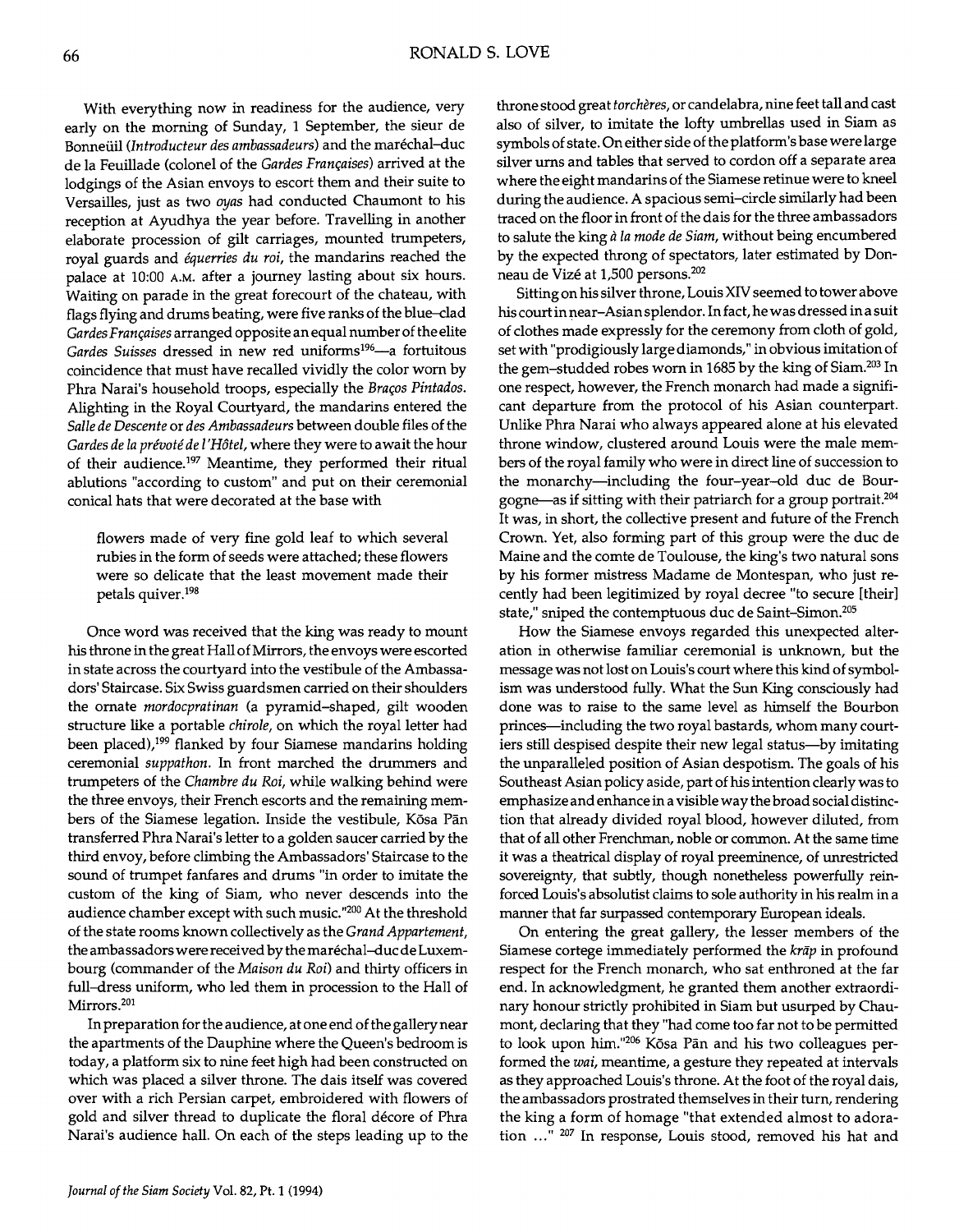saluted his Asian guests with a polite bow before sitting down again, just as Phra Narai had acknowledged Chaumont's bows with courteous nods of his own. Kōsa Pān then began his formal address in Siamese, with his hands carefully clasped before his face in respect for the king, whom he reverenced periodically. Each time, Louis responded by doffing his hat.

Once his speech was concluded and the abbé de Lionne had given a French translation,<sup>208</sup> the moment had arrived for the presentation of the royal letter, the centerpiece of the audience according to Asian protocol. Taking Phra Narai's missive from the third envoy, Kōsa Pān mounted part way up the dais and, with his head lowered, presented it to Louis XIV. Significantly, not only did the French monarch stand and remove his hat to receive it. He advanced two or three paces and, with a slight bow, took up the royal letter which he handed presently to Colbert de Croissy, his minister of foreign affairs. With that simple, yet meaningful gesture, he graciously atoned for the impudent manner and unbending stiffness of the chevalier de Chaumont, who had behaved so arrogantly at his audience with the Siamese monarch the year before. Notes a modern historian, "a sense of honour, even a spirit of chivalry pervaded all [Louis's] negotiations," after all, "since it formed the base of [his] reputation abroad."<sup>209</sup> The French king and his Asian guests then exchanged civilities a short while longer until, the reception ending, the three envoys and their suite withdrew down the Hall of Mirrors, performing the *wai* as they went. Not once, noted observers, did they turn their back upon Louis, who remained seated on his throne until they had left the gallery. After a sumptuous lunch in the *Salle du Conseil* and one or two private audiences with other members of the royal family, the Siamese embassy was returned to Paris with the same pomp and in the same order as it had arrived at Versailles.<sup>210</sup>

Exactly six months later, on 1 March, the three mandarins and their suite sailed back to Siam, taking with them Louis XIV's second French embassy to Phra Narai, headed this time by Simon de La Loubère and Claude Céberet de Boullay.<sup>211</sup> Ostensibly, its mission was to strengthen the diplomatic and commercial ties already established between the two kingdoms by concluding a firm alliance. But the real goal probably was to establish a protectorate over Siam, using the 636 soldiers sent out with the new envoys as an initial holding force-hardly the small bodyguard requested originally by the Asian monarch.<sup>212</sup> But this embassy, too, failed to achieve its objectives. A fresh trade treaty was negotiated, to be sure, though under very trying conditions; meanwhile, the steady growth of strong xenophobic sentiment at the Siamese court over the foreign military occupation of Bangkok and the port of Mergui on the Bay of Bengal did not bode well for the future. In fact, just six months after the ambassadors had left for France in January 1688, Siam exploded in a bloody revolution that toppled Phra Narai's dynasty from the throne, overthrew the French garrison and closed the kingdom to Europeans except for a single Dutch trading post.<sup>213</sup> By the time news of the disaster had reached Europe, Louis XIV was engaged heavily in a new war with his continental enemies and was in no position to respond. French contact with Siam thus ended abruptly for the next 150 years.

Nevertheless, the image so carefully contrived in 1686 of the Sun King as an absolute ruler of the Asian type lingered far into the next century. For some, such as Father Joachim Bouvet, S.J., who sailed with the new French embassy to Siam before joining the Jesuit mission in China, this authoritative image seemed more benevolent than that of the actual absolute monarchies of the Far East, whose grandeur long had been envied by European observers. In a relation of the Ch'ing emperor published in 1699 and dedicated to Louis XIV, Bouvet boasted with more than usual hyperbole that:

The Jesuits ... were not a little surprised to meet at the utmost corner of the Earth with what they had never seen before but in *France,* that is to say; a Prince, who, like Yourself, has improved his sublime Genius by the Greatness of Soul, which alone renders him worthy of the greatest Empire of the Universe; who has the same uncontrouled Power over his Passions, as over his Subjects, equally adored by his People and Esteemed by his Neighbours; ... In short, a Prince ... who would without question be accounted the most Glorious Monarch upon Earth, if his Reign had not been coincident with that of Your Majesty.214

Others, however, attacked the "oriental despotism" of Louis XIV and its implicit claims to absolutism. After his death, for instance, the marquis d'Argenson criticized the excess and extravagance of the late king's court in general, as an example of unsustainable "Asiatic luxury." More aggressive still was the marquis de La Fare, who maligned his late sovereign in particular as "an imitator of the kings of Asia, whom slavery alone pleased; he ignored merit; his ministers no longer thought of telling the truth, but only to flatter and please him ... "215 Later in the eighteenth century, such authors as the baron de Montesquieu in *Les Lettres Persanes* (1721) and the comte de Mirabeau in his *Essaie sur le despotisme* (1775) criticized the Bourbon monarchy both directly and indirectly by comparing it to the autocracies of the Far East, for which they drew in part upon lingering memories of the reception at Versailles of Phra Narai's envoys. Clearly, the elaborate masquerade that was meant to overawe the Siamese ambassadors in 1686 also had impressed contemporary and near-contemporary Frenchmen far more profoundly than perhaps even the Sun King or his advisers had anticipated.

In his book *Pepper, Guns* & *Parleys,* John E. Wills, Jr. comments that to understand the developing relations between Europe and Asia in the seventeenth century, one must not focus exclusively on values and institutions directly tied to foreign affairs. Other factors, such as "bureaucratic routinism, internal patterns of communication and styles of personal interaction," exercised a powerful influence on diplomacy, as well. For precisely this reason, "close case studies of negotiation and interaction" are essential in order to appreciate the complexities involved in the meeting of two very different diplomatic traditions, their subsequent adjustments to novel circumstances and "the multifarious difficulties of foreign relations across [wide] cultural barriers."216 These studies become more vital still when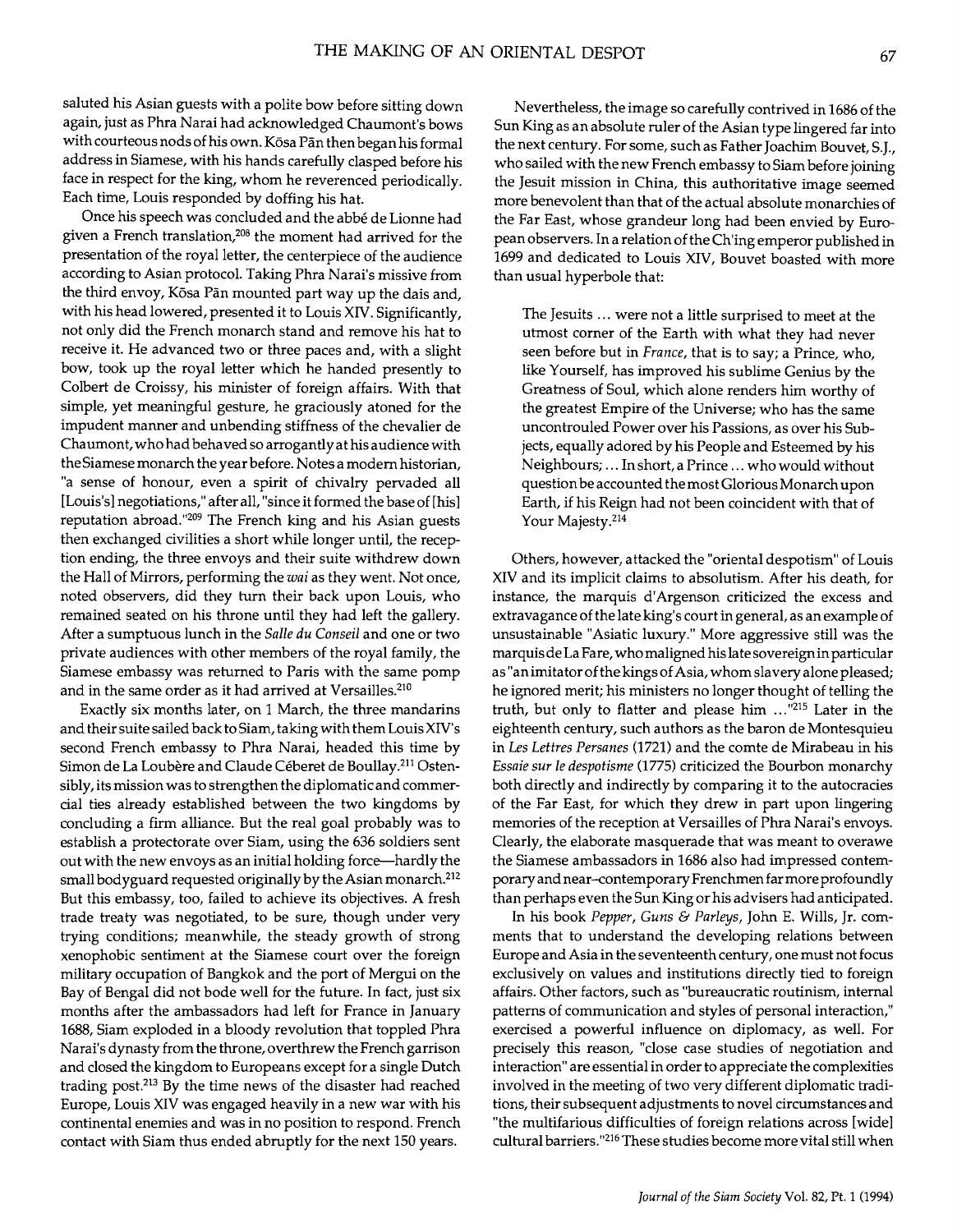set against the background of the contemporary European intellectual revolution-identified by Paul Hazard in his book, The European Mind-that was sparked to a large degree by Westerners looking eastward and discovering there "a vast agglomeration of non-Christian values, [and] a huge block of humanity which had constructed its moral system, its concept of truth, on lines peculiarly its own."217 As a result, articulate Europeans were forced to recognize that they no longer could take for granted their old perceptions of the world or the place in it of western society.

It is within this broader historical and cultural context that Louis XIV's reception of the Siamese embassy to France in 1686, and indeed the whole issue of the relations that developed between the two kingdoms during the period, must be seen. For these diplomatic connections raised new questions of transcultural contact that no European sovereign had had to consider in detail before. With time and repeated experience, however, both Louis and his advisers, on the one hand, and Phra Narai and his officials, on the other, learned to handle the situation through adjustments to diplomatic forms, and thus found their way to an understanding of each other. What is particularly striking about the events at Versailles, however, is that despite the ingrained ethnocentrism of seventeenth century Europeans generally and Frenchmen specifically, as well as their tendency to deprecate foreign and especially nonwestern practices, a real effort was made to understand Siamese customs that went beyond simple political showmanship or the Bourbon Crown's need to manipulate them successfully to achieve French ambitions in the Far East by making Louis XIV into an oriental despot.

#### **NOTES**

- 1. Father Nicolas Gervaise, *The Natural and PoliticalHistoryoftheKingdomofSiam,John*  Villiers, trans. and ed. (Bangkok: 1989) 227-29.
- 2. John E. Wills, Jr., *Embassies* & *Illusions: Dutch and Portuguese Envoys to K'anq-hsi, 1666-1687* (Cambridge, Mass.: 1984) 172.
- 3. For other contemporary European descriptions of Siamese diplomatic protocol, both generally and in terms of specific audiences, see: Simon de La Loubere, *The Kingdom of Siam* (London: 1693) 55-56, 108- 110, the original French edition of which was reedited and reissued recently by Michel Jacq-Hergoualc'h under the title, *Etude historique et critique du livre de Simon de La Loubere "Du Royaume de Siam"* (Paris: 1987) 359-365; comte Claude de Forbin, *Memoires du comte de Forbin,* in F. Michaud and Poujoulat, *Nouvelle collection des memoires relatifs a* I *'histoire de France,* vol. XXXIII (Paris: 1854) 475-479. Forbin's Siamese experiences were excerpted and published separately as the *Voyage du Comte de Forbin a Siam (1685-1688)* (Paris: 1863). See also: Père Guy Tachard, S.J., A *Relation of the Voyage to Siam* (London: 1688), reprinted as the *Voyage to Siam*  (Bangkok: 1981) 154-160; J. C. Gatty, ed., *Voiage de Siam du Pere Bouvet* (Leiden: 1963) 116-120; abbé François Timoléon de Choisy, *Journal du voyage de Siam fait en*

1685 & 1686, Maurice Garçon, ed. (Paris: 1930) 149-157; François Caron and Joost Schouten, *A True Description of the Mighty Kingdoms of Japan and Siam [1671],* Roger Manley, trans.,John Villiers, ed. (Bangkok: 1986) 126-127; *Relation de l'Ambassade de Mr.le Chevalier de Chaumont* a *Ia Cour du Roi de Siam* (Paris: 1686; reprinted, Bangkok: 1985) 47-71, and the contemporary English translation, *A Relation of the Late Embassy of Monsr. de Chaumont. Knt. to the Court of the King of Siam* (London: 1687). A modem edition of Chaumont's French original, entitled "Relation de l'ambassade de monsieur le chevalier de Chaumont a Ia cour du roy de Siam," can be found in F. Danjou et Cimber, eds., *Archives curieuses de* I *'histoire de France,* vol. X (Paris: 1839). Finally, see L. F. van Ravenswaay, trans., "Translation of Jeremias van Vliet's Description of the Kingdom of Siam [1692]," *Journal of the Siam Society,* 7 (1910): 16-7, 21-6. For a modem discussion of Siamese protocol in the seventeenth century, see H. G. Quaritch Wales, *Siamese State Ceremonies* (London: 1931) 179-86.

- 4. Rene Louis de Voyer de Paulmy, marquis d'Argenson, *Memoires et journal inedit du marquis d'Argenson,* 5 vols. (Paris: 1857- 58) V, 352-53.
- 5. David K. Wyatt, *Thailand, A Short History*  (New Haven, CT: 1982) 113.
- 6. Pere Claude de Beze, S.J., *1688: Revolution in Siam,* E. W. Hutchinson, trans. and ed. (Hong Kong: 1968) 34. For the original French version, see Jean Drans and Henri Bernard, S.J., eds., *Memoire du Pere de Beze sur Ia vie de Constance Phaulkon* (Tokyo: 1947).
- 7. Choisy, 5.
- 8. The three primary accounts were those written by Chaumont himself, by his coadjutor the abbe de Choisy and by the Jesuit Father Guy Tachard. The chevalier de Forbin's account was not published until many years later, as he had remained in Siam after Chaumont's return to France, until 1687.
- 9. In creating bishoprics for the vicars Apostolic of the *Missions Etrangeres* in Asia, the pope borrowed the names of former sees from Roman antiquity that long before had fallen into Moslem hands. Thus, François Pallu (1626-1684), one of the founders of the *Missions Etrangeres,* was named bishop of Heliopolis and granted jurisdiction over Tonkinchina. His colleague, Pierre Lambert de La Motte, was created bishop of Berythe and given jurisdiction over Cochinchina, while another colleague, Louis Laneau, was made bishop of Métellopolis with jurisdiction over Nankin.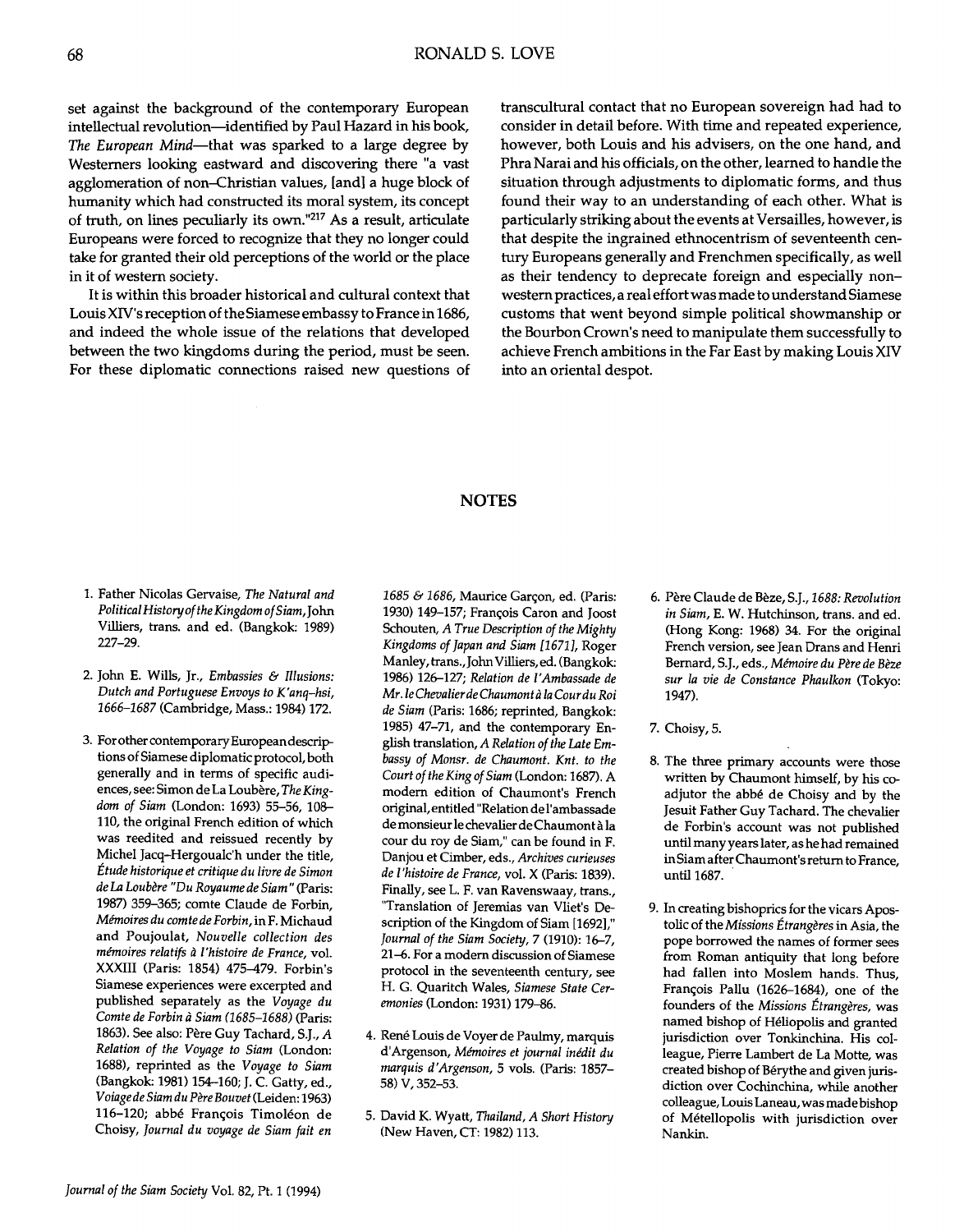- 10. Both Pope Clement's letter of 24 August 1669 and Louis XIV's letter of 31 January 1670, can be found in Adrien Launay, ed., Histoire *de la* Mission *de Siam 1662-1811: Documents historiques,* 2 vols. (Paris: 1920) I, 45-6. Pallu had brought the two missives back with him to Siam after a lengthy sojourn in Europe to obtain increased moral and material support for the Missions *Etrangeres* in Paris and in Rome.
- 11. Ibid., 43-45.
- 12. Mgr. Pallu, bishop of Heliopolis, to Louis XIV, 8 November 1673; and to Jean-Baptiste Colbert, 8 November 1673, Adrien Launay, ed., *Lettres de Mgr. Pallu,* 2 vols. (Angoulême: 1904-1906) II, 257-58, 258-59. (Hereafter cited as Pallu.)
- 13. Ibid., TI, 257-58. For more recent descriptions of Pallu's audience, see Mgr. Jean-Baptiste Pallegoix, *Description du royaume Thai ou Siam,2* vols. (Paris: 1854) TI, 147-53; and Adrien Launay, *Histoire de la mission de Siam 1662-1811,3* vols. (Paris: 1920) I, 27-8.
- 14. Pierre Lambert de la Motte (1624-1679), vicar apostolique of Cochinchina, originally followed a career in law before taking holy orders in 1655. Together with Pallu, he founded the *Missions Etrangeres*  in 1657 and left Paris in 1660 for the Far East. He arrived in Siam two years later. He made two brief visits to Cochinchina, in 1669-73 and 1676 respectively, returning to Siam each time. It was there that he died in 1679.
- 15. Jeremy Kemp, *Aspects of Siamese Kingship in the Seventeenth Century* (Bangkok: 1969) 10. This was called variously the act of *sombaye, zombaye* and *choca* by contemporary Europeans (see La Loubere, 57-8; Gervaise, 223-24; Tachard, 155, 273; Schouten and Caron, 126-27), all of whom noted that so long as they were in the king's presence, mandarins, ambassadors and petitioners alike had to remain prostrate.
- 16. The *wai* is not just a greeting; it is an action of respect made by bowing the head to meet the thumbs of both hands, palms pressed together and fingers held upward. Originally, the position of the *wai* showed that one's hands were empty of weapons; so in this respect it shares a common history with the western handshake, which was initially the clasping of sword hands. The *wai* is far more meaningful, however, because where the handshake is performed between equals, the *wai* is an expression of inequality. In essence, the social inferior-

who always initiates the act-places himself at the mercy of his superior, while his lowered eyes and head further reduce his ability to defend himself.

- 17. Adrien Launay, *Documents,* TI, 257. In addition to their exception from performing the *krap*, the bishops were permitted to remain seated on a Persian carpet throughout the interview, to wear their stockings instead of appearing barefoot (though they had to remove their shoes) and to perform their civilities to the king "à la mode de *l'Europe."* See also E. W. Hutchinson, *Adventurers* in *Siam in the Seventeenth Century*  (London: 1940) 50.
- 18. Pallu had tried to sail for France in 1674, but his vessel was captured by the Spaniards, who shipped the bishop across the Pacific to New Spain instead, and thence to Madrid. Thus, it took him about three years from the time of his departure from Siam to reach France.
- 19. Another source for Siamese protocol, though not as complete as Pallu's, was a brief report written in 1680 by Andre Deslandes-Bourreau, in which he described the reception Phra Narai gave to the agents of the *Compagnie des Indes*  Orientales who had come to ask permission to establish a trading factory there. See Launay, *Documents,* I, 104-08.
- 20. Originally, Phra Narai had planned to send this embassy in 1674, but the war in Europe prevented him from doing so until after the Peace of Nijmegan. For contemporary accounts of this embassy and its subsequent loss, see: M. de Sainctot, "Arrives de trois Mandarins de Siam en 1684," Bibliothèque Nationale, Fonds Français 14118, fol. 127; sieur Claude de l'Isle, geographe, *Relation historique du royaume de Siam* (Paris: 1684) introduction; Beze, *Revolution in Siam,* 34; Lotika Varadarajan, trans. and ed., *India* in *the 17th Century: Memoirs of Fram;ois Martin (1670-1694),* 3 vols. (New Delhi: 1983) TI, 678-79, 685, 733, 893, 899-900; the Phra'Klang to the directors of the *Compagnie des Indes Orientales,* 1680, Launay,Documents,l, 109- 10; Phra Narai to Louis XIV, 1680, Launay, Documents, I, 110-11; George Cœdès, "Siamese Documents of the Seventeenth Century (Archives of the Ministry of Colonies, Paris)," *Journal of the Siam Society,* 14, no. 2 (1921): 7-8. For more modern accounts, see: Charles W. Cole, *Colbert and a Century of French Mercantilism,* 2 vols. (Hamden, CT: 1964) I, 519; E. W. Hutchinson, *Adventurers,* 64-6, 92; Pallegoix, TI, 166-67; Launay, *Histoire,* I, 51-2.
- 21. BN. FF. 5623, fol. 36vo. According to most contemporary sources, Phra Narai was attracted to a French alliance in particular because of the reports he had heard of Louis XIV's power and military success over the Dutch, whose Asian empire also threatened Siam, in the European war between 1672 and 1679. (See, for example, Beze, *Revolution in Siam,* 34; Sainctot, "Arrivée de trois Mandarins de Siam en 1684, BN. FF. 14118, fol. 127.) This was later confirmed by the two Siamese envoys sent to France in 1684 (see Sainctot, "Arrivée de trois Mandarins de Siam en 1684," BN. FF. 14118, fols. 129vo-130), as well as by Kōsa Pān, chief of the Siamese embassy of 1686, who wrote to the marquis de Seignelay in September of that year that the news of Louis XIV's victories in Europe had engendered in Phra Narai "an extreme desire" to "make an alliance of perpetual friendship with the French nation ... " (BN. FF. n.a. 9380, fol. 195.)
- 22. According to Gayme, Louis was to defray all of the ambassadors' expenses while in France, just as Phra Narai did for foreign envoys in Siam; the king was to provide transportation for them gratis to Versailles, as well as lodgings along the way; and the route taken by the ambassadors should pass through the finest towns of France "to satisfy their curiosity." "In short," noted the French priest, "the king here expects all manner of generosity from His Majesty" toward the three envoys and their suite. (See Père Gayme to the directors of the seminary of the *Missions Etrangeres* in Paris, 18 November 1680 and 18 January 1681, Launay, *Documents,* I, 109, 112.)
- 23. For Deslandes-Bourreau's trade mission to Siam, see BN. FF. nouvelles acquisitions 9380, fol. 84; Martin, II, 709-10. As a result of Siamese unfamiliarity with European protocol and French ignorance of local conditions, this mission too had met with some misunderstandings, especially with regard to French hostility toward the Dutch flag, which the Siamese had flown to honour their new guests because they had no national colors of their own. It was resolved finally that so long as the Siamese hoisted a standard totally unfamiliar to the French, the latter would condescend to acknowledge it. The ceremonial followed at Deslandes-Bourreau's subsequent audience with Phra Narai also was a matter of contention, as the French envoy-like Pallu before him-had refused to prostrate himself before the Asian monarch.
- 24. Thissecondroyalletterwasdated 10January 1681, a transcription and translation of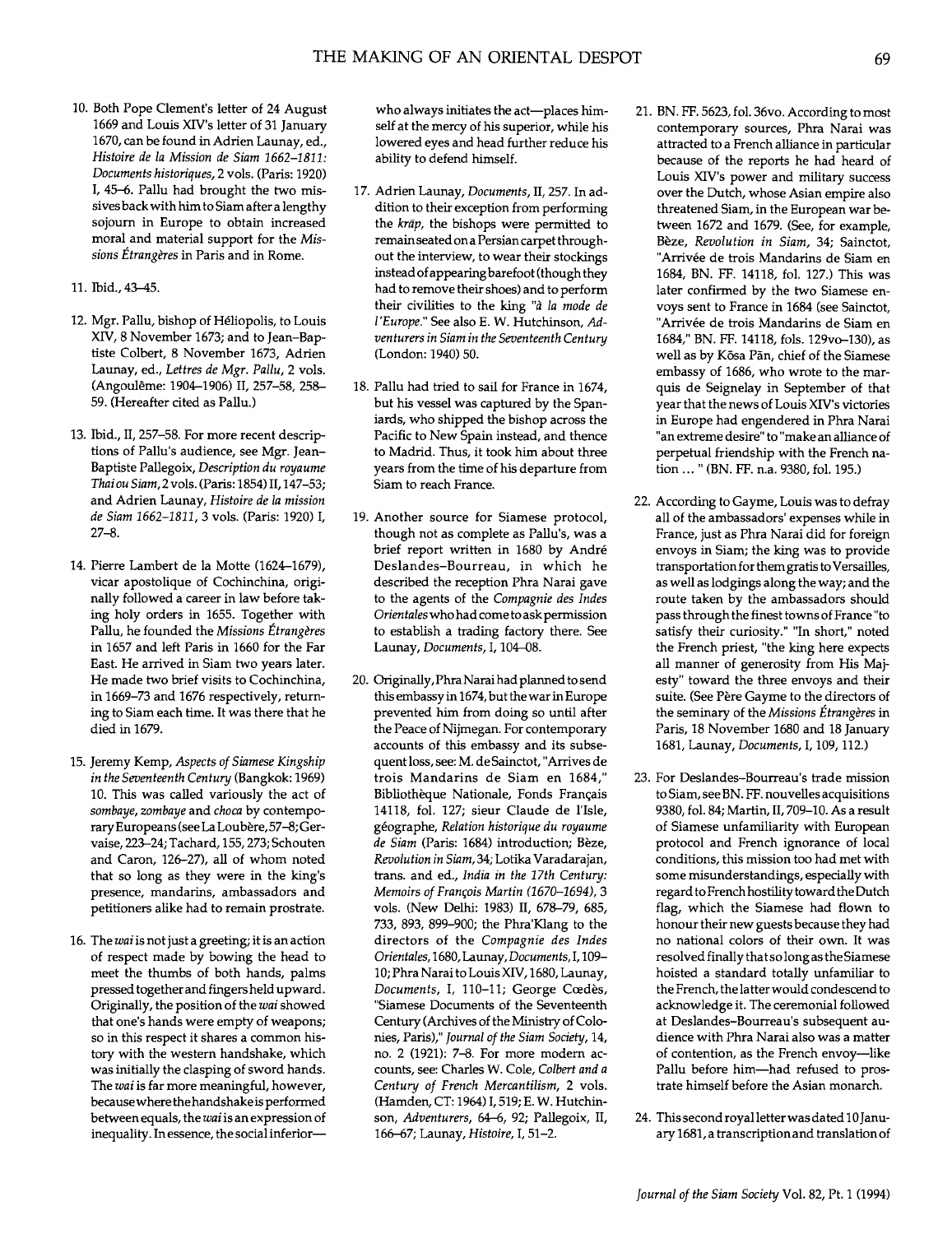which was published by E. W. Hutchinson in, "Four French State Manuscripts relating to Embassies between France and Siam in the XVIIth century," *Journal of the Siam Society,* 27, no. 2 (1934): 196-98. It was presented by Pallu at the Siamese court in 1682 in an audience celebrated with the same pomp and ceremony that the first two missives of 1673 had received. See the "Ordres du roi de Siam pour MM. Vachet et Pascot pour les envoyés," 14 January 1684, Launay, *Documents,!,* 128; Pallegoix, II, 167.

- 25. See the report of Deslandes-Bourreau, 1680, and Pallu's letter to Jean-Baptiste Colbert of 15 November 1682, in Launay, *Documents,* I, 105, 116. In fact, the gifts Pallu took with him to Siam in 1682including several paintings of religious themes, three large gilt mirrors, some fine brocade, two valuable carpets and a watch ornately decorated with enamel-were considered by some Siamese officials to be so disproportionate in value to the grandeur of Louis XIV, that to present them in the king's name, they warned, would create a bad effect. The bishop was advised, therefore, to present them on his own behalf as tokens of thanks for Phra Narai's good treatment of the French missionaries in Siam. (See Mgr. Pallu to Jean-Baptiste Colbert, 15November 1682, Launay, *Documents,* I, 116; Pallu, II, 307-08.) Subsequently, Pallu wrote to M. Fermanel in December 1682 to advise him of the kind of gifts to be sent in future. (Pallu, I, 370.)
- 26. SieurClaude de l'lsle, *Relation historique du royaume de Siam* (Paris: 1684). L'Isle cited the names of the approximately twentytwo authors he had consulted in the introduction and the margins of his book.
- 27. The *Solei! d'Orient* was the flagship of the *Compagnie des Indes Orientales's* merchant fleet. Apparently, however, it was in such bad condition that it was forced to stop at the Cape of Good Hope in January 1680 on its outward voyage to India, not just to take on fresh provisions but to repair its badly leaking hull. Yet, this seems to have been done incompetently, no doubt contributing to the ship's loss on the return voyage in autumn 1681 with all aboard, including the Siamese ambassadors and FatherGayme. (See Martin, II, 678-79, 960.) Not until July 1682, when Mgr. Pallu finally reached France, did the French court learn of the disaster.
- 28. The court also had access to Claude de l'Isle's book, newly revised and published, in which he gave a few general comments

on Siamese protocol taken from his various sources. See pp. 127-28.

- 29. Their names were Khun P'chai Valit and Khun P'chit Maitri respectively. (Bèze, Revo*lution in Siam,* 35.) The term "mandarin" which was Chinese in origin-was applied to Siamese nobles by the Portuguese, who were the first Europeans to visit the Asian kingdom. It was adopted subsequently by the Dutch, French and English, who arrived in later years. (See La Loubere, 80; l'Isle, 145.) "Mandarin," as the Chinese term implies, did not denote great individuals in the European sense of nobility, but rather great servants or titled officers of the Siamese Crown. (Kemp, 47-8.)
- 30. According to François Martin (II, 900), "so ardently did the king of Siam desire the friendship of the king of France that even if some accident had befallen his emmissaries [in 1680] he was willing to send other envoys, and others again, not desisting from his efforts until he had gained the friendship of our king." For the arrival and subsequent activities of the second Siamese legation to France, see: the marquis de Seignelay to M. Barillon, 4, 14 and 30 September 1684, Archives de la Marine B2 51; Beze, *Revolution in Siam,* 35; l'Isle, n.p. (introduction); Martin, II, 944; Sainctot, "Arrivée des trois mandarins de Siam en 1684," BN. FF. 14118, fols. 127vo-134; Mgr. Laneau to Jean-Baptiste Colbert, 18 January 1684, Launay, *Documents,*  I, 127-28; "Ordres du roi de Siam pour MM. Vachet et Pascot pour les envoyes," 14 January 1684, Launay, *Documents,* I, 128-29, Father Benigne Vachet, *Memoires,*  excerpted in Launay, *Documents,* I, 131- 56. For modern accounts, see Cœdès, "Documents," 9; Hutchinson, *Adventurers,*  86, 92-3, 96-100; Pallegoix, II, 168-69; *Launay,Mission de Siam,* 53; M. L. Manich Jumsai, *The Story of King Narai and His Ambassador to France in 1686, Kosaparn*  (Bangkok: 1987) 62-3,69-70,75-77 (a factually flawed account, not to be trusted); Dirk Vander Cruysse, *Louis XIV et le Siam*  (Paris: 1991) 263-84.
- 31. According to Father Benigne Vachet, Seignelay had been appointed expressly to deal with the Siamese legation by Louis XIV, even though this matter properly lay within the sphere of his uncle, Colbert de Croissy, the minister for foreign affairs. (Vachet, 139.)
- 32. Apparently, Claude de l'lslewas entrusted with this duty. (See ibid., 136.) It also seems that he served as their chaperone throughout their stay in France. (See the report of

theSiameseenvoy'sexpenses,datedJanuary 1685, BN. FF. n.a. 9380, fol. 179vo.)

- 33. Seignelay to M. de Barillon, 14 and 30 September 1684, Arch. Mar. B2 51, fols. 403, 418; Sainctot, "Arrivée des trois mandarins ... 1684," BN. FF. 14118, fols. 128- 128vo.; BN. FF. n.a. 9376,fol.ll0vo.; Vachet, 138. The envoys were lodged at the hôtel de Taranne in the faubourg St. Germain, where they were entertained sumptuously.
- 34. Sainctot, "Arrivée de trois mandarins ... 1684," BN. FF. 14118, fols. 129vo-130vo.; Vachet, 141-42. It was reported later that the same protocol was observed at the envoys' finalaudienceswithSeignelay and Colbert de Croissy in January 1685. (See BN. FF. n.a. 9380, fols. 179-179vo.)
- 35. Shortly after his arrival in Paris, Vachet went to Versailles for a private interview with Seignelay, during which he told the marquis the purpose of the new Siamese legation. (Vachet, 138.)
- 36. Sainctot, "Arrivée de trois mandarins ... 1684," BN. FF.14118,fols. 127-127vo., 129; Mgr. Laneau to the directors of the *Seminaire des Missions-Etrangeres,* c. 4 and 7January 1684, Launay, *Documents,* I, 125- 26, 126; "Ordres du roi de Siam pour MM. Vachet et Pascot pour les envoyes," 14 January 1684, Launay, *Documents,* I, 129; Sainctot, "Arrivée des trois mandarins ... 1684," BN. FF. 14118, fol. 127; Hutchinson, *Adventurers,* 93; Pallegoix, II, 169; Launay, Mission de Siam, 53. In fact, Vachet-accompanied by Father Pascot, another member of the *Missions Etrangeres-acted* as a third "envoy"forPhraNarai, who had entrusted to him the duty of delivering the king's letters to Colbert and Colbert de Croissy.
- 37. Because the two envoys were not officially ambassadors, they were not entitled to a formal audience with Louis XIV. This "accidental" meetingwasarrangedinits place, to present the mandarins to the king while he was on his way to mass.
- 38. Vachet, 142. See also BN. FF. n.a. 9376, fol. lOvo.
- 39. Mgr. Lambert de La Motte, bishop of Berythe, to the directors of the *Seminaire des Missions-Etrangeres* in Paris, 3 December 1673, Launay, *Documents,* I, 51; Gervaise, 215, 223; Chaumont, *Relation of the late Embassy ...,* 27; Tachard, 273; La Loubère, 30. According to Lambert, this aloofness arose from the belief that the kings of Siam would lose something of their majesty if they showed themselves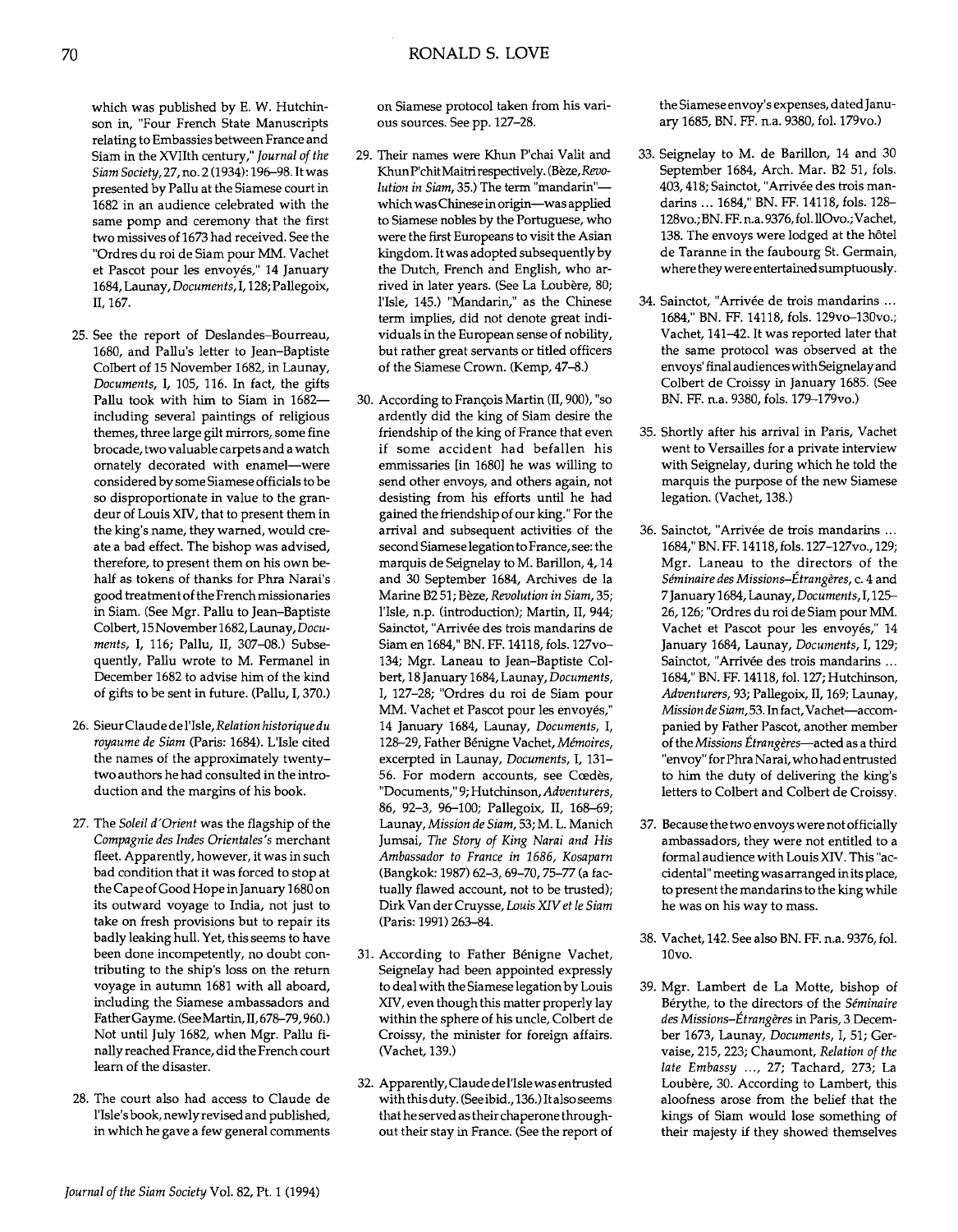too often to their people. Hence, only on special occasions, such as the day appointed for the river races-one of the largest and most splendid of Siamese festivals-and the royal elephant hunts, were the Siamese permitted to look upon Phra Narai, who participated in these events. Otherwise, petitioners, royal officials and even the great mandarins had to keep their face turned to the floor in the king's presence, while the common people were required to shutter their houses and lie prostrate indoors whenever the king travelled by river on his *baton.* 

- 40. Gervaise, 183.
- 41. Vachet, 143.
- 42. Sainctot, "Arrivée des trois mandarins ... 1684," BN. FF. 14118, fol. 133; Vachet, 143. See also Philippe de Courcillon, marquis de Dangeau, *Journal,* M. M. Soulie, ed., 16 vols. (Paris: 1854-1860) I, 75; M. Turpin, *Histoire civile et naturel/e du royaume de Siam,* 2 vols. (Paris: 1771) II, 80. Confirmed Gervaise, whenever the mandarins were with Phra Narai, "they are all prostrated on the ground, leaning only on their elbows and are never excused from remaining in this most uncomfortable position as long as they are in the royal presence (p. 207)."

#### 43. Vachet, 144.

- 44. Kemp, 10. This was especially important for the Siamese monarch, who was seated always on an elevated throne or at a high window, overlooking those to whom he gave audience, while these people-by means of the *krāp*-were reduced to the lowest possible level.
- 45. Ibid.; La Loubere, 55. See also Kemp, 10. The *khwan* may be defined as "one's vital spirit which gives strength and health to the individual owner" (quoted in Kemp, 49). Hence, observed La Loubere in 1693: "As the most eminent place is always amongst them the most honourable, the head, as the highest part of the body, is also the most respected. To touch any person on the head or the hair, or to stroke ones hand over the head, is to offer him the greatest of all affronts ... (p. 57)."
- 46. BN. FF. n.a. 9380, fol. 179. The two envoys could notescapeso easily, however. When they returned to Versailles on 16 January 1685 to take their leave of Louis XIV, they found themselves trapped into sitting through a second performance of *Roland*  that the king had arranged expressly for

that purpose. On that occasion, they were seated in a balcony, but were made so uncomfortable by the curiosity of the audience and by having to sit above the royal head, that "they neither cast their eyes on the King nor on the actors, keeping them lowered, except to glance from time to time to the exit door." (See Vachet, 147-48; BN. FF. n.a. 9380, foi. 179.)

- 47. Vachet, 144-45.
- 48. Ibid., 147. The same thing happened when the two envoys attended another mass, celebrated by the archbishop of Paris.
- 49. This was the designation given the two mandarins by Claude de !'Isle in the introduction of his book on Siam. One of the most interesting aspects of Franco-Siamese diplomacy at this date was the effort to find French equivalents for the ranks of the various Siamese envoys dispatched to Versailles, to fit them within the hierarchy of European society so as to accord them the appropriate honours. Father Gayme, for example, had suggested that the chief ambassador sent with the first ill-fated Siamese embassy in 1680 be treated with the respect due to a marquis in France. (See Father Gayme to the directors of the *Seminaire des Missions-Etrangeres* in Paris, 18 January 1681, Launay, *Documents,* I, 112.)
- 50. Mgr. Laneau to the directors of the *Seminaire des Missions-Etrangeres* in Paris, January 1684, Launay, *Documents,* I, 126; L'Isle, n.p. (introduction). See also Sainctot, "Arrivée des trois mandarins ... 1684," BN. FF. 14118, fol. 130; BN. FF. n.a. 9376, fol. llOvo.; Mgr. Laneau to the directors of the *Seminaire des Missions-Etrangeres,* January 1684, Launay, *Documents,* I, 125; Hutchinson, *Adventurers,* 100; Pallegoix, II, 169; Cœdès, "Documents," 9. The only letters brought by the two envoys to France were addressed to Jean-Baptiste Colbert and ColbertdeCroissy from the Phra'klang of Siam, not from the king.
- 51. The envoys spoke only Thai; however, their official addresses were translated into Portuguese-the *lingua franca* of coastal Asia-by a member of their entourage. This translation was then rendered into French by Fathers Vachet and Pascot. Otherwise, Vachet spoke directly to the mandarins, being fluent in their tongue. (See Sainctot, "Arrivée des trois mandarins ... 1684," BN. FF. 14118, fols. 130-130vo.)
- 52. Cœdès, "Documents," 9; see also Hutchinson, *Adventurers,* 100.
- 53. Sainctot, "Arrivée des trois mandarins ... 1684," BN. FF. 14118, fols. 127-127vo.; Vachet, 135. According to Father Tachard, Phra Narai had heard of the alleged illbehavior of his two mandarins at the French court, and at their return to Siam he examined their conduct. Only the chevalier de Chaumont's intercession on their behalf, claimed the Jesuit, saved their lives. They were punished instead with imprisonment. (Tachard, 178.)
- 54. From all reports, the two mandarins believed that they were being used by Father Vachet for his own ends. (See, for example, BN. FF. n.a. 9380, fol. 179.) But according to Sainctot, the French priest denied having such authority over the Siamese envoys, complaining in his tum that they were stubborn and difficult to deal with. (Sainctot, "Arrivée des trois mandarins ... 1684," BN. FF. 14118, fol. 129.)
- 55. Turpin, II, 79. This was confirmed unconsciously by Vachet himself, when herecalled that "the French were as curious of [the envoys] as they were courteous" to them. *(Memoires,* 140-41.)
- 56. See Vachet, 140-43.Curiously,everymodem account of the second Siamese legation repeats Vachet's criticisms without ever attempting to understand the problem from the envoys' point of view.
- 57. Given his position at court, Sainctot was well placed to comment on and describe the treatment of the Siamese envoys in 1684 and later in 1686.

#### 58. Forbin, 469.

- 59. Ibid., fol. 134; Father Bénigne Vachet, "Mémoire pour être présenté à MM. les ministres d'Etat de France, sur toutes les choses qui regardent les envoyés du Roi de Siam, 1685," Launay, *Documents,* I, 154- 54; BN. FF. 5623, foi. 37. See also Andre Deslandes-Bourreau, *Histoire de M. Constance, Premier Ministre du Roi de Siam*  (Amsterdam: 1756) 18-19; Forbin, 469; Bouvet, 7; Martin, II, 992-93.
- 60. Father Benigne Vachet, "Memoire pour etre present€ ... ," Launay, *Documents,* I, 155. See also Deslandes-Bourreau, 18-19; Forbin, 469; Launay, *Mission de Siam,* I, 59; Prince Chula Chakrabongse, *Lords of Life: A History of the Kings of Thailand* (London: 1960) 61-2.
- 61. Father Benigne Vachet, "Memoire pour etre presente ... ," Launay, *Documents,* I,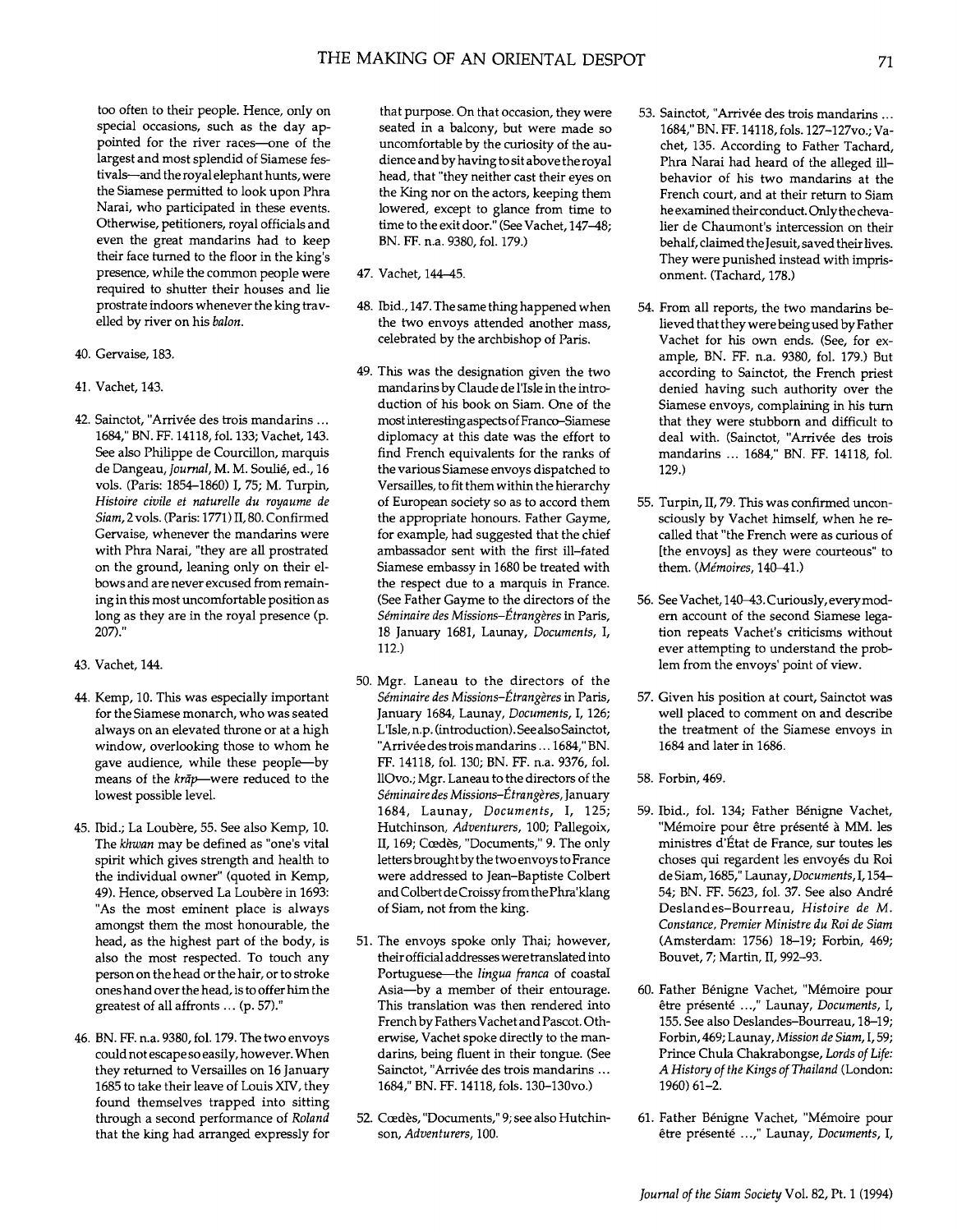155; Forbin, 469; Launay, Mission *de Siam,*  I, 54.

- 62. Father Benigne Vachet, "Memoire pour être présenté ...," Launay, *Documents*, I, 155. This was the primary motive attributed to Louis by most contemporary observers, such as Deslandes-Bourreau (p. 19) and Forbin (p. 469). According to Claude de !'Isle, the king also announced about this time that his principal purpose in chartering the *Compagnie des Indes Orientales* was to spread Christianity in Asia, along with his reputation (introduction, n.p.). For the 1680s represented a period in Louis XIV's life and reign when he began wrestling with his own religiosity, while moving rapidly against the Huguenots and other religious dissidents in his realm. His interest in converting Phra Narai to Catholicism at the same time as he was contemplating the revocation of the Edict of Nantes was not simply coincidental, therefore.
- 63. Victor-L. Tapie argues that Louis XIV saw himself as the protector of Catholicism at home and abroad in the 1680s precisely because of this political reason, and not because of any real "spiritual and religious sentiment." (Victor-L. Tapie, "Louis XIV's Methods in Foreign Policy," in Ragnhild Hatton, ed., *Louis XIV and Europe* (London: 1976) 8-9.)
- 64. BN. FF. 20979, fol. 7. Chaumont would have some competition here: an embassy from Shah Sulaiman the Safavid (1666-94) of Persia arrived in Siam at the same time as the chevalier, with the object of converting Phra Narai to Islam! For a contemporary Persian account of this embassy, see: John O'Kane, trans., *The Ship of Sulaiman*  (London: 1972).
- 65. Quoted, Sainctot, "Arrivée des trois mandarins ... 1684," BN. FF. 14118, fol. 132vo. This was said by Colbert de Croissy to the two envoys during their meeting with the minister on 27 October. Chaumont was described to Vachet as "a man of rare piety and great humility ... " *(Memoires,* 151).
- 66. It is clear from his orders that Chaumont was to be obeyed "in all things" by the members of his entourage and the captains of the ships that took him to Siam. These vessels were the frigates *Oiseau* of forty-five guns (Captain de Vaudricourt) and the smaller *La Maligne* of 24 guns (Captain de Joyeux). See: "Instructions pour le sieur chevalier de Chaumont ambassadeur pres du Roi de Siam, 21 janvier

1685," Archives Nationales B2 52, fol. 46; "Ordre du Roi pourtant que le Chevalier de Chaumont commandre le sieur de Vaudricourt dans Ia route de Siam, et part tout ailleurs, 21 janvier 1585," Arch. Nat. B2 52, fol. 50vo.; Dangeau, I, 69; Forbin, 469; Sainctot, "Arrivée des trois mandarins ... 1684," BN. FF. 14118, fol. 134.

- 67. "Instructions pour le sieur chevalier de Chaumont ... janvier 1685," Arch. Nat. B2 52, fols. 49vo-50; "Lettre de creance au Roy de Siam pour le sieur abbe de Choisy, 21 janvier 1685," Arch. Nat. B2 52, fols. 52- 52vo.; Sainctot, "Arrivée des trois mandarins ... 1684," BN. FF. 14118, fol. 134; Choisy, Mémoires, 143; Dangeau, I, 86; Forbin, 469; Martin, II, 995. In fact, Chaumont was under strict orders not to reveal to Choisy his obligation to remain in Siam unless Phra Narai converted.
- 68. Choisy, 47. The abbe made little progress in the language, however, and confessed that he was able only "to jabber" in it despite his efforts to learn.
- 69. Forbin, 469. All of these young men were active naval officers and veterans of the Dutch war. ("Instruction pour le sieur chevalier de Chaumont ... janvier 1685," Arch. Nat. B 52, fol. 46.)
- 70. The Jesuits were to stay only briefly in Siam before sailing to join the mission in China. Meanwhile, they were required to make astronomical observations during the voyage and at each landing place, with a specific view to improving French naval charts.
- 71. "Memoire des personnes qui seront embarquees sur levaisseau L'Oyseau outre !'equipage ordinaire," Arch. Nat. B2 52, fols. 55-55vo. In all, seventy-six persons sailed with Chaumont, including Choisy and the two mandarins. The lesser members of the ambassador's household were to wear a "very beautiful" livery that "the Siamese found most handsome." (Choisy, 150.)
- 72. These gifts included: two large silver mirrors, two silver candelabra of twelve branches each, two large crystal chandeliers weighing 138lbs. apiece, a telescope, two sedan chairs, twelve finely crafted fusils, eight pairs of pistols, twelve pieces of rich brocade of gold and silver cloth, 100 ells of cloth of various colors (especially scarlet and blue), two clocks showing the phases of the moon, three pendulum clocks marked with the hours in Siamese characters, three bureaux and three tables deco-

rated with rich marquetry, six small round tables, two largeSavonnerie carpets (made to order for Phra Narai's audience halls, according to specifications provided by Vachet), a large basin carved from a single piece of rock crystal and garnished with gold, two suits of Europe clothing in fine brocade, several pairs of silk stockings, various multicolored ribbons, several beaver hats, a variety of cravats and embroidered handkerchiefs, a finely crafted sword with a rich belt and gold buckles, a large equestrian portrait of Louis plus two miniatures painted on enamel and garnished with diamonds, and a box full of medallions and French gold currency. These gifts were sent in addition to the curiosities already purchased by the two mandarins for Phra Narai, who wanted mirrors especially in order to emulate the Great Gallery at Versailles in his summer palace at Lopburi. (See the "Passeport pour les présens que le Roy envoye au Roi de Siam, 23 janvier 1685," Arch. Nat. B2 52, fols. 53-53vo.; Dangeau, I, 115-16; Vachet, 149-50) According to Gervaise, the total cost of all these items was more than 300,000 *ecus* (p. 147).

- 73. The French squadron had set sail for Southeast Asia early the previous March. For modem, though largely descriptive narratives of Chaumont's embassy in 1686, see: Wyatt, 113-14; Hutchinson, *Adventurers,* 101-15; Wood, 204-06; Rong Syamananda, *A* History *of Thailand* (Bangkok: 1988) 78-9; Manich Jumsai, 74-5, 77-82; Vander Cruysse, 335-69; Raphael Vongsuravatana, *Un jésuite à la Cour de Siam* (Paris: 1992) 48-66.
- 74. Forbin, 474.
- 75. Tachard, 139. See also Choisy, 135, 144.
- 76. According to Father Tachard, one of these mandarins was the Siamese captain of the royal guard and the other was a personal attendantofPhra Narai, the Asian equivalent of the French first gentleman of the bed chamber. (Tachard, 139-40. See also Choisy, 133.)
- 77. Chaumont, *Relation of the Late Embassy ... ,*  20; Choisy, 133; Bouvet, 94; Tachard, 138- 40, 141; Forbin, 474-75.
- 78. Tachard, 142. See also Bouvet, 94-5;Choisy, 133. Simon de La Loubere later criticized those Europeans who sneered at Siamese beliefs in astrology and other superstitions about such beliefs as lucky and unlucky days, writing that the latter "Folly [also] ... is perhaps too much tolerated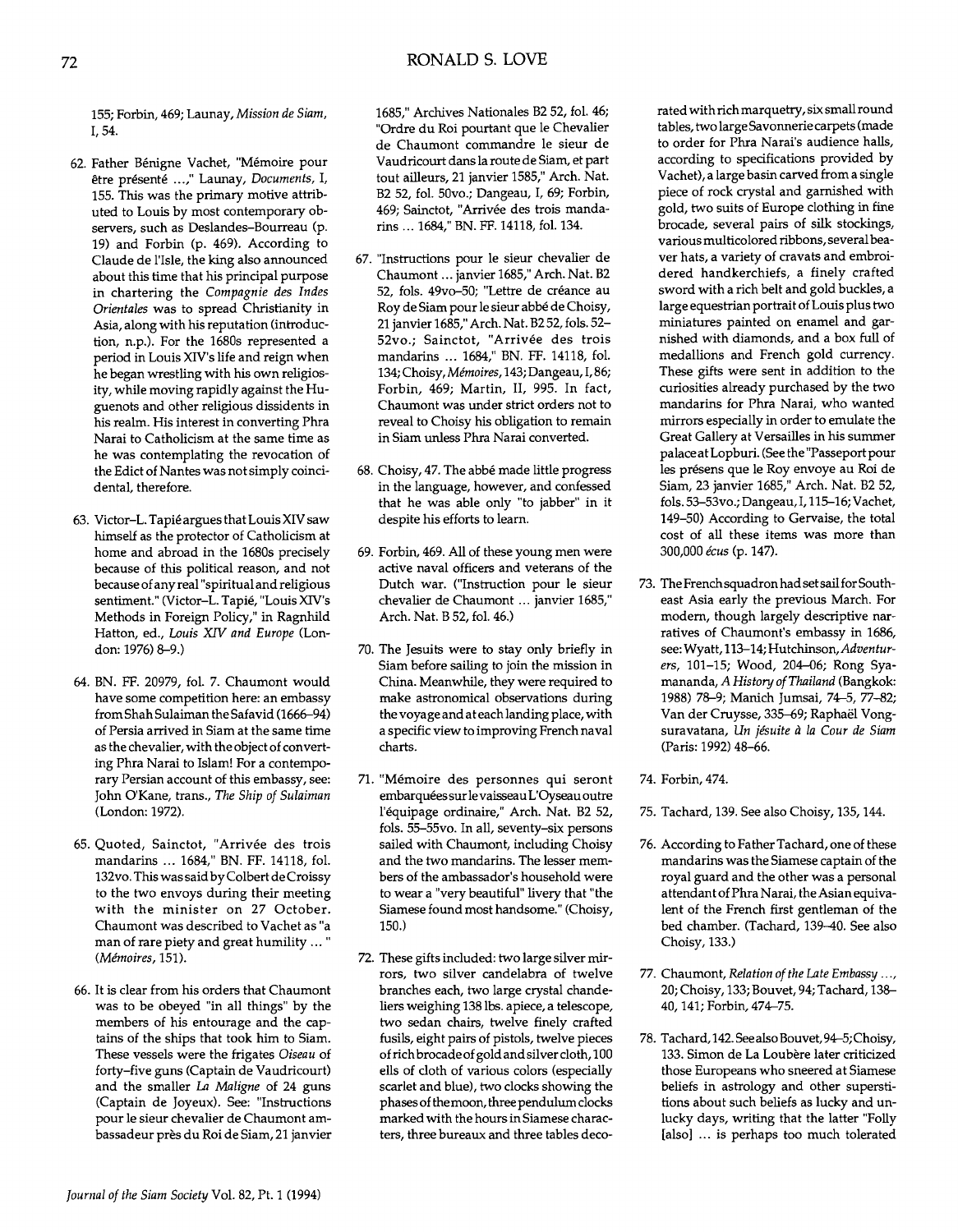amongst Christians; witness the Almanac of *Milan,* to which so many persons do now give such blind belief." *(The Kingdom of Siam,* 66.)

- 79. "Menam" (pronounced may'-nahm) is the Thai word for river, literally "mother of waters." "Chao Phraya" (pronounced chow py'-ah) is an exalted title, meaning prince or supreme commander. Hence, the name of this major river of Thailand might be translated most accurately as "Sovereign among waters."
- 80. La Loubere, 6. According to Gervaise, it "might even be claimed that [Ayudhya's] position was finer than that of Venice, even though the buildings are less magnificent, for the canals which are formed by branches of the [Chao Phraya] river are very long, very straight and deep enough to carry the largest vessels (p. 38)." The Dutch traveller Christopher Fryke dissented, however, preferring to compare Ayudhya (pronounced Aye-oo'-tay-ah) to the port of Rotterdam! (C. Ernest Fayle, ed., *Voyages to the East Indies: Christopher Fryke and Christopher Schweitzer* (London: 1929) 138.)
- 81. Choisy, 142-43. The abbé noted that seven of these houses were constructed in all.
- 82. Tachard, 140; Chaumont, *Relation of the Late Embassy ... ,* 24; Choisy, 135; marquis de Sourches, *Memoires,* comte de Cosnac and Arthur Bertrand, eds., vols. I and II (Paris: 1882) I, 404. Like other Siamese dwellings, these houses were built on pilings and constructed entirely of plaited bamboo. Each contained three or four apartments "very sumptuously furnished" and "hung with fine painted linen," with connecting galleries. (Tachard, 140, 152; Chaumont, *Relation of the Late Embassy ... ,*  24; Choisy, 139.) "All the Furniture ... was new," noted Chaumont, adding that "the Floor of my room was covered with Tapistry [from Persia], the Chairs were curiously wrought and gilt, as also the Tables to speak nothing of the neatness of the [Chinese] Bed.  $\ldots$  (p. 24) . " "It is necessary to note," confirmed the abbe de Choisy, "that everything prepared for the Ambassador's service was brand new, the tapis tries, beds, carpets, sheets, *balons,* etc." (Choisy, 140; see also Tachard, 152.) According to the chevalier de Forbin, these buildings were moveable; as soon as Chaumont left one, it was taken apart, shifted up river, and then reconstructed to receive the French embassy. (Forbin, 475.)
- 83. Tachard, 153; Choisy, 139.
- 84. Choisy, 139. Tachard put the number of place-settings at sixty for each meal. (Tachard, 152.)
- 85. Choisy, *140;Chaumont,RelationoftheLate Embassy ... ,* 27.
- 86. Tachard, 140; Chaumont, *Relation of the*  Late Embassy ..., 26; Choisy, 135, 136, 143; Sourches, I, 405. This probably was the house mentioned by the abbe de Lionne in a letter dated 2 October 1682 (BN. FF. 5623, fols. 36vo-37) and in the "Ordres du Roi de Siam pour M. M. Vachet et Pascot pour les envoyés" (14 January 1684), which Phra Narai had commanded to be build according to Mgr. Pallu's specifications in order to receive the envoys of Louis XIV. (Launay, *Documents,* I, 128.) The marquis de Dangeau also reported that the Asian monarch was building a magnificent palace near the capital for Chaumont's use (1, 69). A similar residence was prepared for the French embassy at Phra Narai's summer capital of Lopburi (or Louvo), north of Ayudhya, where the king planned to remove following his formal reception of Chaumont.
- 87. According to Tachard, this residence belonged to "a great *Mandarin,* a *Persian* by Nation." Not only had it been splendidly furnished, but extra rooms had been added purposely for the accommodation of the French embassy. (Tachard, 140, 148.) It had two reception halls hung with fine painted cloth and furnished with chairs upholstered variously in blue and red velvet, fringed with gold. In Chaumont's private chamber was a costly Japanese screen "of singular beauty." There also was a room set aside with a small fountain in the center, where one could take fresh air in the hottest weather. Yet another chamber containedachairsetbeneathagreatcanopy of state for Chaumont's use at official receptions. Throughout the building, fine porcelain of all sizes and shapes had been placed in niches in the walls. "In a word, everything looked cool and pleasant."
- 88. Tachard described these *balons* as Siamese boats "of extraordinary shape," some being as long as 100 or 120 feet, but only six feet wide at their widest point. Their crews consisted of 100, 120 and even 130 oarsmen. (Tachard, 150.) Chaumont wrote, however, that the *balons* accompanying him were smaller craft of fifty to eighty feet in length, "having oars from twenty to an hundred." The Siamese rowers sat two to a bench, facing the direction in which the vessel travelled rather than the stern as in European fashion. The oar, or scull, was

only four feet long. (Chaumont, *Relation of the Late Embassy* ... , 28.) Choisy noted how the oarsmen rowed in perfect cadence, the sunlight glistening off the oars-"which created a very beautiful effect ... "-singing in unison and in the same tone as their *comite,* whose sole responsibility was to lead them in song. Admired the abbé, "we heard in the same instant 100 voices accord themselves perfectly with 100 ears." (Choisy, 142, 150.) Otherwise, each *balon*  carried as passenger a single mandarin, dressed in ceremonial garb, who carried with him all of his weapons "and even [his] Forks." (Chaumont,29.) Finally, noted La Loubere, these barges were ranked according to their ceremonial role, the most exalted being the *"balon* of the King of Siam's body," reserved for his use or for transporting royal letters. (La Loubere, 41.)

- 89. Tachard, 149; Chaumont, *Relation of the*  Late Embassy ..., 23; Choisy, 138. See also Bouvet, 116.
- 90. After their arrival in Siam in 1512, the Portuguese soon established a permanent settlement at Ayudhya for the purposes of trade and the spread of Christianity. As elsewhere in their Asian empire, intermarriage was encouraged with the native population to produce a hybrid population that was able to withstand tropical diseases, while remaining politically loyal to the Portuguese Crown.
- 91. Chaumont, *Relation of the Late Embassy ... ,*  28. See also Choisy, 140; Sourches, I, 405.
- 92. Choisy, 138.
- 93. Ibid., 135; Tachard, 149; Chaumont, *Relation of the Late Embassy ... ,* 23; Forbin, 475. Choisy recorded that there were thirty *balons* waiting at the mouth of the river (p. 138). The flotilla also included six large barques, or *miroux,* to carry the embassy's baggage.
- 94. Choisy, 139; Tachard, 153; Chaumont, *Relation of the Late Embassy* ... , 24; Sourches, I, 405.
- 95. Father Bouvet, S.J., for example, was delighted with the fireflies that danced over the river at night, describing the sight in lyrical terms as if "the sky had fallen to the earth." He also wrote that the reflection of these insects in the water was like that of a crystal chandelier "charged with an infinite number of lights ... (p. 97)."
- 96. Tachard, 154. Tachard noted further that "His Majesty had already said publickly,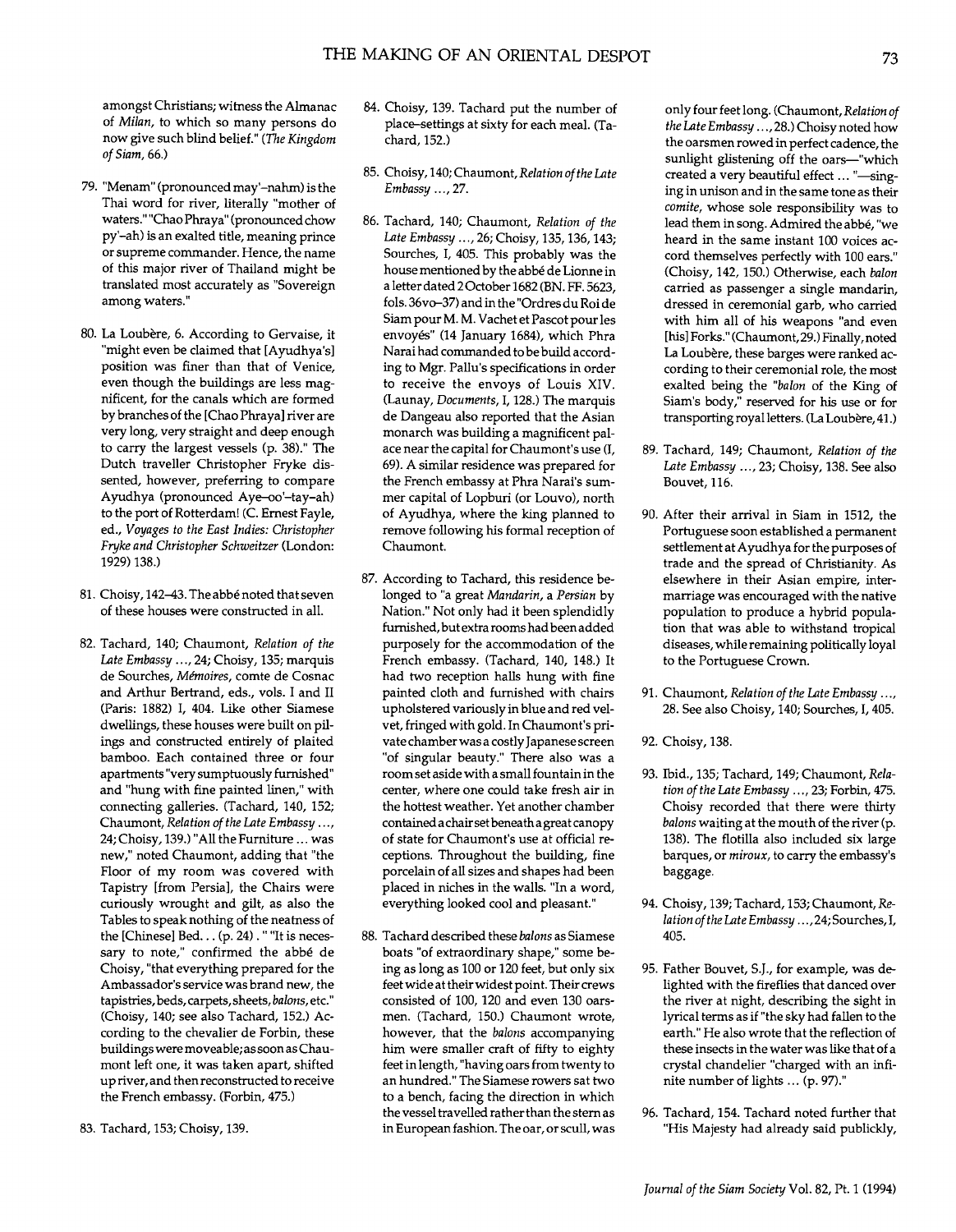that he would not have the ancient Ceremonies observed as to [Chaumont], which were used at the Reception of the Ambassadors of the *Mogul, Persia,* and *China* ... (p. 158)"

- 97. Chaumont, *Relation of the Late Embassy* ..., 27. See also Sourches, 1,405. Other Siamese concealed themselves behind plaited bamboo walls covered with greenery, which had been constructed specifically for the purpose. (Choisy, 140.) According to Siamese custom, whenever the king travelled on the river, his subjects were required to leave their houses and prostrate themselves along the banks or in concealment to ensure that the top of the monarch's head was higher than their own.
- 98. Choisy, 142. Louis Laneau (1637-1696) was among the first to join the *Missions Etrangeres* founded by Lambert de La Motte and Pallu, whom he followed to Siam in 1662, arriving in 1664. Learning the Thai language quickly, he wrote a number of religious texts for the Siamese king, while serving also as chief medical man for the French missionaries. In 1679 he was created bishop of Metellopolis, and in 1685 and 1687 he played a key role in the two French embassies sent to Phra Narai. Imprisoned by the Siamese during the revolution of 1688, he was released two years later and remained in the kingdom until his death in 1696.
- 99. Chaumont, *Relation of the Late Embassy* ..., 34. At Bangkok, where the French embassy spent the night of 9-10 October, Chaumont was paid another singular honour: "The streets through which he passed were perfumed with *Aquila* [probably sandal- or sappanwood] which is a very precious wood, and of a rare scent." (Tachard, 153.)
- 100. Choisy, 143. Gervaise wrote of such flotillas that "one can best give an idea of its splendour by comparing it to the beautiful ceremonies performed by the doge of Venice when he goes out to marry the sea." (p. 213)
- 101. The royal astrologers at length had assured the king that this was the ideal day and, noted Choisy, "we were told they are almost never wrong." (Choisy, 147.)
- 102. Chaumont, *Relation of the Late Embassy ... ,*  29. See also Choisy, 144-45; Tachard, 158. In fact, Chaumont had been ordered by Louis *XN* explicitly to contact the French missionaries upon arrival in Siam to learn how he would be received by the Siamese.

("Instructions pour le sieur chevalier de Chaumont ... janvier 1658," Arch. Nat. B2 52, fol. 47vo.)

- 103. Chaumont, *Relation of the Late Embassy,* 29.
- 104. Choisy, 144.
- 105. Andre Deslandes-Bourreau was impressed in 1680, for example, to discover how knowledgeable Phra Narai was of world geography, having had several European books translated for his personal reference, and how informed he was already of French politics and culture. (See the report of Andre Deslandes-Bourreau to his superiors, 1680, Launay, *Documents,*  I, 106.)
- 106. Choisy, 143.
- 107. Quoted by Gervaise, 229.
- 108. Forbin, 476. This occurred at the very beginningofChaumont'sfirstaudiencewith Phra Narai on 18 October.
- 109. It was arranged further that the bishop of Metellopolis and the abbedeChoisywould sit cross-legged on a carpet on either side of Chaumont, while the gentlemen of his retinue-who were allowed to witness the event contrary to Siamese custom-would sit in a similar posture in two or three ranks behind his chair.
- 110. "Instructions pour le sieur chevalier de Chaumont ... janvier 1685," Arch. Nat. B2 52, fol. 48.
- 111. Forbin, 475. To be fair, however, Chaumont was not entirely in the wrong here. As La Loubere later pointed out, Phra Narai had sent word to the envoy that if any of the court protocol did not suit him, the king would change it (p. 58).
- 112. The Siamese "understood not Ambassadors, nor ordinary Envoys, nor residents; because they send no person to reside at a foreign Court, but there to dispatch a business, and return." (La Loubere, 108.)
- 113. Hence, noted La Loubere: "All Oriental Princes do esteem it a great Honour to receive Embassies, and to send the fewest they can ... " (ibid., 110)
- 114. Ibid. La Loubere observed further that: "Everyone ... who is the carrier of a Letter from the King, is reputed an Ambassador throughout the East."
- 115. Gervaise, 228.

116. Tachard, 164.

117. La Loubere, 70.

- 118. The sieur de Sainctot left a description of these elaborate casings. The letter sent by Phra Narai to Louis *XN* with his embassy of 1686 was written, as usual, on a sheet of thinly beaten gold, "the kings of Siam never writing otherwise." The missive was then encased in an ornate gold casket, which was placed inside a second one of silver, which was placed in turn in a wooden box of rich Japanese lacquer work. In addition, each casing was wrapped in cloth of gold brocade and closed with the chief ambassador's seal of white wax. (See the sieur de Sainctot, "Reception faite aux ambassadeurs de Siam in 1686," BN. FF. 14118, fol. 134.)
- 119. Choisy, 149. To break the deadlock, the abbé finally convinced Chaumont that they "must accommodate [themselves] to the customs of the Orient in matters that were far from dishonourable," adding that "one could not render too great respect to the king's letter ... (p. 147)."
- 120. According to La Loubere, "'Tis with the same Cup, that the Officers of this Prince deliver him every thing that he receives from their hands (p. 99)." The Persian envoys visiting Siam at the same time as Chaumont also noted the use of this saucer, described as a jewel studded *paidan*  with a long gold handle designed to reach the throne window, or "pulpit," at which Narai sat. *(The Ship of Sulaiman,* 63-4.)
- 121. Forbin, 475; Choisy, 147; Tachard, 159-60. See also La Loubère, 57, 58, 99.
- 122. Tachard identified these noblemen as Oya Prassadet, the chief protector of all *talapoins*  (i.e., Buddhist monks) in Siam and thus one of the most important state officers, and Oya Peya Teph de Cha, a first cousin to the king of Cambodia, who was a tributary of Phra Narai (p. 161).
- 123. Tachard described this as "a kind of little Dome, placed in the middle *[ofthebalon] ...*  covered with Scarlet, and lined with *Chinese* Cloth of Gold, having Curtains of the same Stuff. The Balisters [around it] were of Ivory, the Cushions of Velvet, and a Persian carpet was spread underfoot (p. 149)."
- 124. For descriptions of the embarkation, see: Chaumont, *Relation of the Late Embassy* ... , 31-4;Choisy,149-51;Tachard,160-63;Bouvet, 116-17;Forbin,475-76;Sourches, 1,406-07.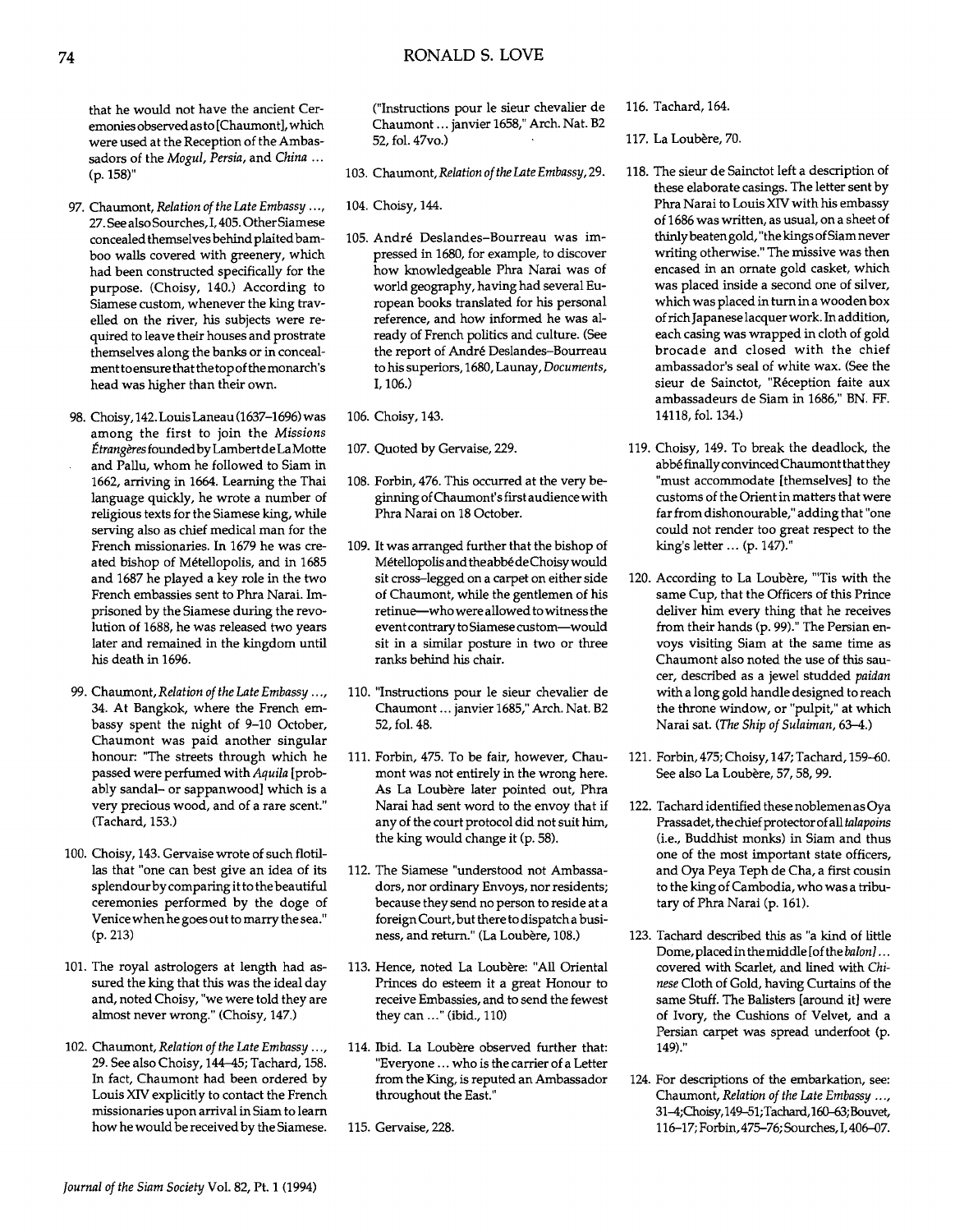- 125. According to Tachard, a mandarin-thinking he did right-removed the royal letter from its *chirole* on the barge before Chaumont could take it. But in doing so, the Siamese "committed a great fault" for which he was punished "on the Spot" by having "his Head pricked, as an Earnest of severer Chastisement" to follow (pp. 163-64).
- 126. Choisy, 151; Forbin, 476.
- 127. For descriptions of the procession, see: Chaumont, *Relation of the Late Embassy* ... , 34; Choisy, 151; Tachard, 163-65; Bouvet, 117-18; Forbin, 476; Sourches, I, 407-08.
- 128. This entry is described in: Chaumont, *Relation of the Late Embassy* ... , 34-5; Choisy, 151-52; Tachard, 165-66; Bouvet, 117-18; Forbin, 476; Sourches, I, 408.
- 129. Tachard, 166. See also Gervaise, 211.
- 130. Choisy, 151. The abbé also was unimpressed by Phra Narai's guard of Mughal cavalry, noting that their horses "were handsome enough, but badly harnassed." By contrast, Father Bouvet thought the Siamese troops were well disciplined, and that they exhibited the same mien and pride of European soldiers (p. 118).
- 131. These men also rowed the royal *baton.*  (Tachard, 166.) Forbin thought the arms of these troops looked more blue than red (p. 476).
- 132. Father Bouvet described Chaumont's seat as a simple *tabouret* or stool, square in shape and without a back, covered with a small carpet (p. 119).
- 133. The French had been warned expressly not to show their feet to the king, as this was (and still is) a great insult according to Siamese culture.
- 134. According to Quaritch Wales, the *suppathon* is mentioned in the Pauranic literature of India as one of the essential symbols of kingship, while elsewhere in Southeast Asia it is regarded as part of the regalia of Buddha in the Tusita Heaven. The *suppathon* thus is one of the pre-eminent trappings of authority. *(Siamese State Ceremonies,* 93-4.)
- 135. Artus de Lionne (1655-1713), son of the late Hugues de Lionne, marquis de Berny (c. 1671), Louis XIV's former minister for foreign affairs. Artus had joined the Mis*sions Etrangeres* after ordination as a priest and was sent to Siam in 1681. In 1686 he returned to France with Phra Narai's third

embassy as interpreter, and while there he was named bishop of Rosalie. He returned to Asia the following year, remaining until his return to Europe in 1702, where he died eleven years later.

- 136. See Chaumont, *Relation of the Late Embassy*  ..., 35-6, 43; Tachard, 167; Forbin, 476; Choisy, 152; Bouvet, 118-19; Sourches, I, 408,412.
- 137. Tachard, 168; Chaumont, *Relation of the*  Late Embassy ..., 41-2; Forbin, 476; Sourches, I, 411. See also Claude de l'Isle (p. 128) and Nicolas Gervaise (p. 215) for similar descriptions.
- 138. Tachard, 168. See Chaumont, *Relation of the Late Embassy ... ,* 42, for comparison.
- 139. Choisy was honored to carry Louis XIV's brief, but that honour cost him dearly. Although "the Siamese regarded me with respect," he wrote, "I carried [the letter) more than three hundred feet in a gold vase [from the palace gates to the audience hall) that weighed a hundred pounds, and I was worn out by it." (p. 157) Louis's letter to Phra Narai, dated 21 January 1685, is reprinted in Launay, *Documents,* I, 159-60.
- 140. Tachard, 168. See also Chaumont, Relation of the Late Embassy ..., 36; Choisy, 153; Bouvet, 119; Forbin, 476; Sourches, I, 409.
- 141. For the text of Chaumont's speech, see Chaumont, *Relation of the Late Embassy* ... , 39-40; Choisy, 153-54. As instructed, the ambassador assured Phra Narai of Louis XIV'sfriendship,buturgedtheAsianmonarch to embrace Christianity as the most secure foundation for good relations between the two kingdoms. (See also the "Instructions pour le sieur chevalier de Chaumont ... janvier 1685," Arch. Nat. B2 52, fol. 48.)
- 142. Chaumont, *Relation of the Late Embassy ... ,*  36; Choisy, 159; Tachard, 168.
- 143. In fact, the bishop of Métellopolis translated Chaumont's address into Portuguese, and this in turn was translated into Thai by another court official. According to Siamese custom, ambassadors, petitioners, etc., never were permitted to address the monarch directly; they could speak to him only through an intermediary, a highranking mandarin whose position was sufficiently exalted that he could address the king personally.
- 144. Chaumont, *Relation of the Late Embassy ... ,*  56; Choisy, 154; Tachard, 171; Sourches, I,

411. In fact, after the audience Chaumont complained about this breach of promise. But when told that the mandarins despaired of ever displeasing their monarch, the ambassador retorted coolly: "And I... was even more embarrassed: you have only one King to please, and I have two!" (Quoted in Choisy, 157.)

- 145. Tachard, 171.
- 146. Chaumont, *Relation of the Late Embassy ... ,*  56; Choisy, 154.
- 147. Chaumont, *Relation of the Late Embassy ... ,*  40; Choisy, 155; Tachard, 171; Bouvet, 119; Forbin, 476; Sourches, I, 411.
- 148. Quaritch Wales, *Siamese State Ceremonies,*  184.
- 149. Choisy, 155; Tachard, 171.
- 150. Chaumont, *Relation of the Late Embassy* ..., 36,40.
- 151. Hutchinson, *Adventurers in Siam,* 104.
- 152. Choisy, 155.
- 153. Chaumont, *Relation of the Late Embassy* ..., 43-4; Choisy, 156; Tachard, 173; Bouvet, 119-20; Forbin, 476-77; Sourches, I, 411.
- 154. Choisy, *Memoires,* 149; Martin, II, 993.
- 155. Chaumont, *Relation of the Late Embassy* ... , 38-9.
- 156. The three ambassadors were: P'ya Wisut Sunt'on (known commonly as Kōsa Pān), brother of the late Phra'klang of Siam, who himself would serve in that capacity during next two reigns; Ok Luang Kalayan Ruchai Maitri, an elderly man and former ambassador to China; and Ok Khun Si Wisan Wacha, a young man whose father just recently had been sent as ambassador to Portugal. The three envoys were accompanied by a suite of eight other mandarins, twelve Siamese youths who were to be educated in the language and crafts of France, twenty servants and, as usual in Siamese diplomacy, a rich load of presents for Louis XIV and his family (see note 166 below).
- 157. For modern, though largely descriptive, narratives of the Siamese embassy to France of 1686, see: Launay, I, 59-63; Pallegoix, II, 90-1; Hutchinson, *Adventurers,*  115-22; Syamananda, 79-80; Wood, 206; H. Belevitch-Stankevitch, *Le gout chinois en France au temps de Louis XIV* (Geneva: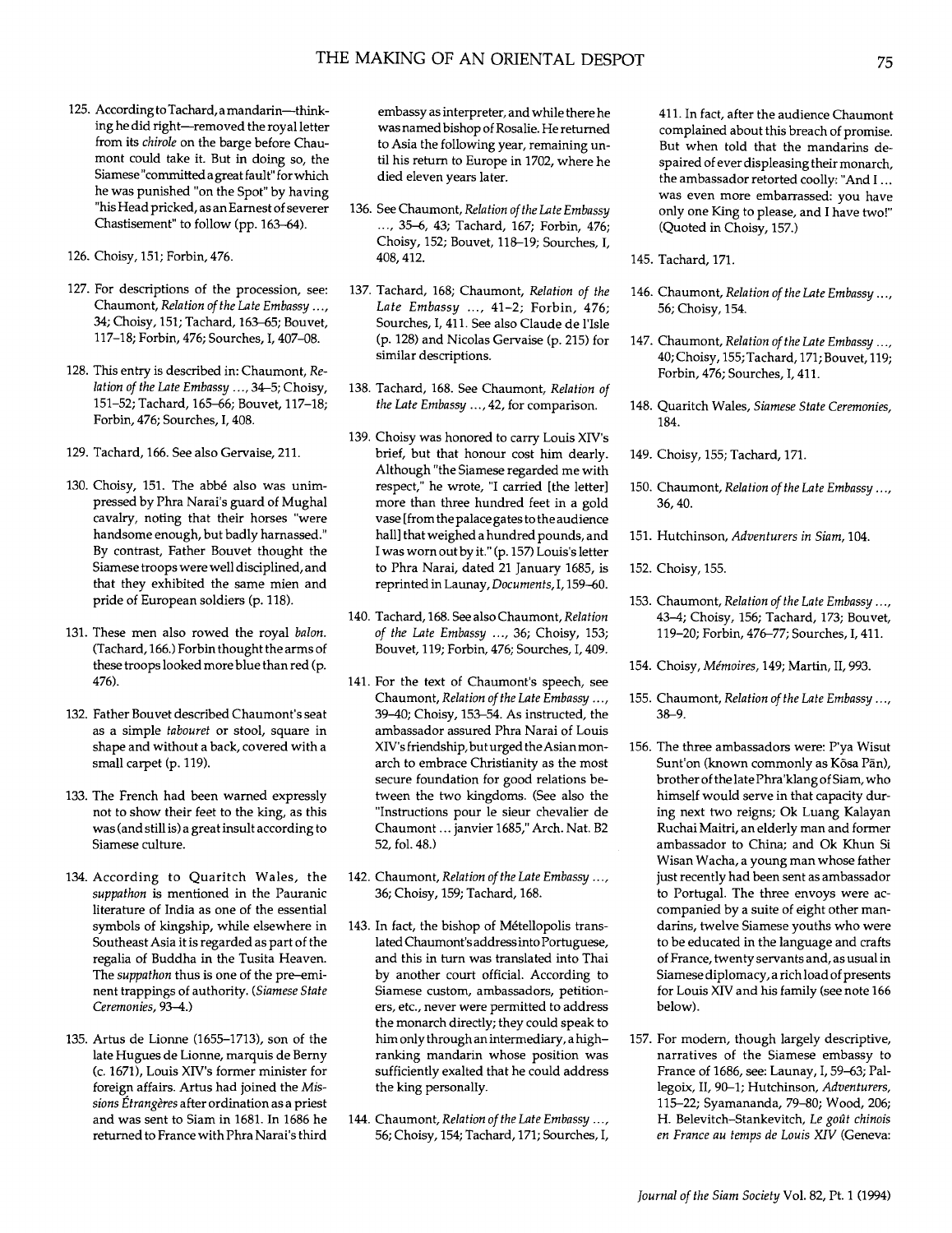1970) 36-48; Jules Sottas, Histoire de la *Compagnie royale des Indes-Orientales 1664-* 1719 (Paris: 1905) 142-43; Kontsri Subamonkala, "La Thailande et ses relations avec Ia France," unpublished dissertation (Paris: 1940) 76; Manich Jumsai, 88-125; Vongsuravatana, 79-88; Vander Cruysse, 373- 408. Among these authors, Subamonkala alone demonstrates a sense of the significance of Louis XIV's reception of the new Siamese embassy at Versailles.

- 158. Louis XIV to the sieur de Brancas, French ambassador to Spain, 20 November 1714, quoted in Tapié, "Louis XIV's Methods in Foreign Policy," 3-4. Added Louis, "After careful deliberation [of the available information] I give my view, which I am ready to support with strong arguments since I know that it is the best course to follow."
- 159. Choisy, *Memoires,* 150; Sourches, I, 401. See also Deslandes, 23.
- 160. "Memoire de M. de Chaumont de ce qu'il faut faire pour rendre les mêmes honneurs aux ambassadeurs de Siam, que leroy de Siam en l'a fait à son regard," 1686, BN. FF. n.a. 9380, fols. 197-197vo. Chaumont recommended that the new ambassadors be met at Brest by royal officials; that they be paid the same honours during their journey to Paris that he had received in Siam; that they be greeted by local and provincial dignitaries along their route; that they be lodged everywhere in the best houses possible; and finally that they be saluted with artillery at every town through which they passed. Chaumont's recommendations corresponded almost exactly to those forwarded to Versailles by the late Father Gayme in 1680 (see note 22 above).
- 161. Vachet, 180-81; Sainctot, "Reception faite aux ambassadeurs de Siam en 1686," BN. FF. 14118, fols. 133-133vo.; Donneau de Vize, *Voyage des ambassadeurs de Siam en France* (Bangkok: 1985) 3-4, 7-8; Michael Smithies, trans., *The Siamese Embassy to the Sun King: The Personal Memorials of Kosa Piin* (Bangkok: 1990) 17-18. See also Chaumont, *Relation of the Late Embassy ... ,*  141.
- 162. On their first night ashore, for example, the three envoys were hosted by the intendant Desclouzeaux and his wife at a banquet held "in a superb chamber," at which the principal table was set for twenty-four persons. Six other tables seated eight more persons each. "During the whole meal," wrote Vachet, "there was a symphony, and from time to time several delicious voices sang." (Vachet, 181.)
- 163. Sainctot, 134vo.-135; marquis de Seignelay to M. Desclouzeaux, 25 June 1686, BN. FF. n.a. 9380, fol. 198; "Audience donnee aux ambassadeurs du Roy de Siam 1686," BN. FF. 16633, fol. 459; Dangeau, I, 354; Smithies, 19. According to Donneau de Vize (pp. 9-10), M. Storff (or variously, Storf, Torf, Storst, Torst, Corst and Tort de Botentorf) had been selected because of his skill at handling similar missions in the past, such as the Muscovite embassy of June 1685. (See also Dangeau, I, 152.) Furthermore, noted Vachet (p. 183), he "never left the side" of the three envoys during their stay in France.
- 164. Originally, Louis had planned to convey the envoys by boat up the Seine River to the French capital, perhaps in accordance with Siamese practice. But he suddenly changed his mind, sending them overland instead. (Louis XIV to the sieur de Vaudricourt, 25 June 1686, and to M. Desclouzeaux, 25 June 1686, Arch. Nat. B2 56, fols. 119-119vo.; marquis de Seignelay toM. Desclouzeaux, 25 June 1686, and to M.deMontmart,25June1686,BN.FF.n.a. 9380, fols. 198-198vo.)
- 165. "Extrait des registres des cérémonie," 1686, BN. FF. n.a. 9380, fol. 197vo.; marquis de Seignelay to M. Desclouzeaux, 25 June 1686, and to M. de Lavardin, 26 June 1686, BN. FF. n.a. 9380, 198-198vo.; "Ordre du Roy pour faire fournir les voitures necessaires pour la conduite des ambassadeurs de Siam de Brest a Paris," June 1686, Arch. Nat. B2 56, fol. 149vo.; Donneau de Vize, 10.
- 166. These gifts included: two ceremonial cannons, cast at Siam, that were both six feet long, inlaid with silver and mounted on carriages also garnished with silver; a variety of caskets, ornate boxes and *coffres* of precious metals and scented and lacquered woods; porcelaine; silk fabrics; jewelry and so on. Many of these items came originally from Japan and China, not just Siam. There were gifts as well for the Dauphin and his wife, the dues de Bourgogne and d'Anjou, and the marquis de Seignelay. ("Memoire des presents que le Roi de Siam a fait au Roy et de ceux de M. Constance et de la princesse tant à Mme. la Dauphine qu'a MMggrs.les dues de Bourgogne et d'Anjou et a MMrs. de Seignelay et de Croissy," BN. FF. n.a. 9380,fols.146-149vo.;Michael Smithies, trans., *The Discourses at Versailles of the First Siamese Ambassadors to France 1686-7, Together with the List of Their Presents to the Court* (Bangkok: 1986) 70-96.) The value of these gifts in France was estimated at over 50,000 *ecus.* (Deslandes, 23.)
- 167. The embassy's baggage was exempted from the various customs tolls along the river, for which special passports were issued, but to prevent tampering, the crates were also specially sealed until their arrival at Paris. Moreover, every precaution was made to prevent damage to the goods. (See Sainctot, fol. 140; M. de Montmart to the marquis de Seignelay, 1 July 1686, Arch. Nat. B3 51, fol. 150vo.; marquis de Seignelay to M. Desclouzeaux, 25 June 1686, and to M. de Montmart, 12 July 1686, BN. FF. n.a. 9380, fols. 198-198vo., 199- 199vo.; marquis de Seignelay to M. de Fremont, 25 July 1686, Arch. Nat. B2 57, fols. 489-489vo.; Donneau de Vize, 13.)
- 168. Marquis de Seignelay toM. Lelison and to M. du Metz, 29 July 1686, BN. FF. n.a. 9380, fol. 200; Dangeau, I, 364; Vachet, 182; Sainctot, fols. 137-38. Originally, it was planned to house the Siamese legation at Vincennes, but because the maison du Roy was under repair and the medieval keep was inappropriate to house them, Berny was selected instead.
- 169. "Account of Baron de Breteuil, Grand Master of Ceremonies, of the Siamese audience at Versailles, 1 September 1686," in Gilette Ziegler, ed., *At the Court of Versailles,* Simon W. Taylor, trans. (New York: 1966) 238; Vachet, 183; Sainctot, fol. 140.
- 170. Vachet, 182; Donneau de Vize, 10.
- 171. Sainctot, fols. 134vo-135; "Audience donnée aux ambassadeurs ... 1686," BN. FF. 16633, fol. 459; "Extrait des registres des cérémonie," 1686, BN. FF. n.a. 9380, fol. 197vo.; marquis de Seignelay to M. Desclouzeaux, 25 June 1686, and to M. de Lavardin, 26 June 1686, BN. FF. n.a. 9380, fols. 198-198vo.; "Lettre du Roy a mr. le marquis de Molac pour luy dire de faire tirer lecanonduchateaudeNantes lorsque les ambassadeurs de Siam passeront par laditeville," 25 June 1686,Arch. Nat. B256, fol. 120. See also the "Ordre du Roy pour faire rendre les honneurs aux ambassadeurs de Siam dans les lieux ou ils passeront, 6 Octobre 1686," Arch. Nat. B2 56, fols. 193-193vo.; and Georges Lecocq, ed., *Les Ambassadeurs de Siam a Saint-Quentin en 1686* (Paris: 1874) 9.
- 172. Lecocq, 11.
- 173. Breteuil, 238. See also Sainctot, fol. 140vo.; Donneau de Vizé, 49; "Audience donnée aux ambassadeurs ... 1686," BN. FF. 16633, fol. 459; Choisy, *Memoires,* 152; Vachet, 182; Dangeau, I, 364. Doubtless this new principle was a direct result of French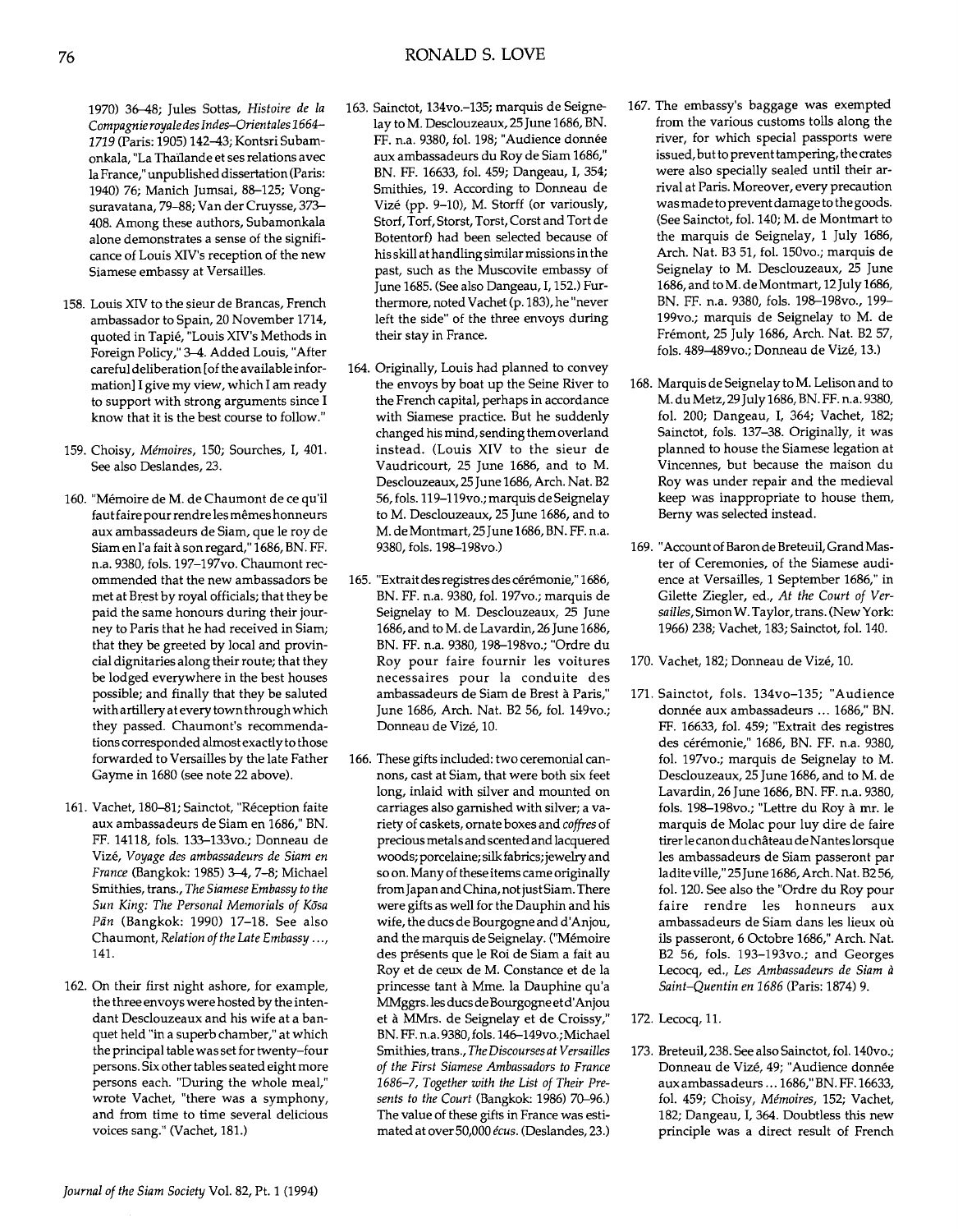interest in Siam; it also was a very expensive policy. The total costs of the Siamese embassy from 9 July to 1 Septemberincluding transportation, food, rents, lading charges and so on-was 29,036 *francs,*  not counting cash reimbursements amounting to 7,500 *francs* paid to Chaumont, Vaudricourt and Joyeuse for expenses incurred on the homeward voyage. The costs of the Siamese embassy for the month of September amounted to *18,310francs.* (BN. FF. n.a. 9380,fols. 200vo-201; Dangeau, I, 387.)

- 174. For the same reason, none of the envoys was placed in the room immediately above that containing the royal letter. (Sainctot, fol. 134.) This explains, in part, why Vincennes was unsuitable for their residence prior to entering Paris. To accommodate them properly in the medieval keep, seeing that the *maison du roy* was under repair, would have required one of the envoys to occupy the chamber above the royal chamber that would have been reserved for the chief ambassador, thus placing him higher than the royal letter. This was forbidden by Siamese custom.
- 175. Ibid., fols. 134-134vo.; Smithies, 20.
- 176. Sainctot, vol. 141.
- 177. Vachet, 182; "Audience donnée aux ambassadeursduRoydeSiam," 1686, BN. FF. 16633, fol. 459. See also the contemporary account of the journey attributed to Kosa Pan, the chief ambassador, in Smithies, 19-25. Only at Orléans were the envoys not accorded the honours Louis XIV had ordered for their reception, no doubt to the king's great displeasure. (Sainctot, fol. 135vo.)
- 178. Martin, II, 995; Chaumont, *Relation of the*  Late Embassy ..., 134.
- 179. Chaumont, *Relation of the Late Embassy ... ,*  134.
- 180. Vachet, 181.
- 181. Kōsa Pān to the marquis de Seignelay, September 1686, BN. FF. n.a. 9380, fol. 195vo.
- 182. Chaumont, *Relation of the Late Embassy,*  135-36.
- 183. Abbé de Lionne to Father Vachet, 19 August 1686, Laneau, I, 185.
- 184. Their route had taken them through Rennes, Nantes, Angers, Blois, Chambord,

Orleans, Fontainebleau and Vincennes. To give an idea of the entertainments the envoys received along the way, shortly after their arrival at Berny a masked ball was held. All the guests attended in costumes supposedly representing the national dress of Siam, China, Japan and Cochinchina. Among their number was the marquis de Seignelay, who had come incognito with members of his family and other high-ranking court nobles. To avoid any missteps, however, Vachet warned Kōsa Pān of the marquis' identity and then relied on his discretion to act appropriately, "being convinced that he had sufficient presence of mind to handle it." (Vachet, 182.)

- 185. *Gazette de Paris,* 3 and 12 August 1686, BN. FF. n.a. 9380, fol. 200vo.; Donneau de Vize, 45-50; Sainctot, fol. 138-140vo.; Vachet, 183. A company of the *Cent Suisses* and another of the *Garde du corps du Roi* formed part of the procession, as well as eight mounted trumpeters of the *chambre du roy-an* extraordinary honour paid to Phra Narai's letter, seeing that fanfares never were sounded at the entry of ambassadors into Paris. The guards initially had joined the envoys at Vincennes and Berny "to protect the gates from the tremendous crowd of people who came to see" them. These units were to remain with the Siamese legation for the duration of its stay in France. (Sainctot, fols. 137-vo.)
- 186. Donneau de Vize, 48-9. Their route took them along the rues de St. Antoine, de Ia Verrerie, de Ia Ferronerie, de St.-Honore and de l'Arbre-sec, thence across the Seine River by the Pont Neuf to the rue Dauphine and finally into the rue de Tournon. Apparently, the sheer size of the procession caused severe traffic jams along the way, despite the presence of the soldiers to keep order.
- 187. Originally, the ambassadors were to have been received at court on 14 August, two days after their entry into Paris. But because of a brief illness of the king, the audience was postponed until September.
- 188. Chaumont, *Relation of the Late Embassy ... ,*  77. See also Bourges, 160.
- 189. Gervaise, 67.
- 190. Tachard, 273; l'Isle, 128; Caron, 128; Bourges, 160. According to Prince Dhani-Nivat, however, Siamese monarchy in the seventeenth century never was considered intrinsically divine. Rather, it was paternal in nature, the king acting as fa-

ther to his people, as well as lawgiver, military leader and ruler. Not only was he rewarded for his responsibilities with deep popular respect, he also was held accountable for national and even natural calamities, such as crop failures. The ideal Siamese monarch was thus the "King of Righteousness," based on the *Thammasat* tradition of Buddhism, and "Protector of the Faith." ("The Old Siamese Concept of the Monarchy," *Journal of the Siam Society,* 36, no. 2 (1947): 91-106.)

- 191. Bourges, 160; Tavannes, II, 290-92; Gervaise, 221. Of Siamese ceremonial generally, wrote Gervaise, "There never has been any court anywhere in the world more ritualistic than the court of the king of Siam."
- 192. Jean-Baptiste Tavernier, *Travels in India,*  V. Ball, trans., 2 vols. (London: 1889) II, 290; Bourges, 160.
- 193. L'Isle, 13-14.
- 194. Caron, 97; Kaempfer, 30.
- 195. Martin, II, 942-43.
- 196. These were issued and first worn by the *Gardes Suisses* on 22 March 1685. The officers, however, wore blue. See Dangeau, I, 139.
- 197. Sainctot, fols. 141 vo-143; Breteuil, 238-39; "Audience donnée aux ambassadeurs du Roy de Siam," 1686, BN. FF. 16633, fols. 459-459vo.; Sourches, I, 436; Donneau de Vize, 59-63; Smithies, 43-4. Apparently, this room was not near the Ambassadors' Staircase, regrettably destroyed in 1752 by Louis V's renovations, but on the opposite side of the courtyard near where the Queen's Staircase is today.
- 198. Sainctot, fol. 143. See also Breteuil, 239; Donneau de Vize, 63.
- 199. This"machine"hadbeendamagedslightly on the voyage to France. Thus pleading that it would be impracticable to take it overland to Paris from Brest with the envoys, the French authorities sent it with the rest of the embassy's baggage up the Seine River. It was repaired quickly at the French capital and then transferred to Berny in time for the mandarins' arrival. Thereafter, it remained with the Siamese legation, being kept usually in the chief ambassador's bed chamber.
- 200. Sourches, I, 436. See also, "Audience donnée aux ambassadeurs du Roy de Siam," 1686, BN. FF. 16633, fols. 459vo-460.